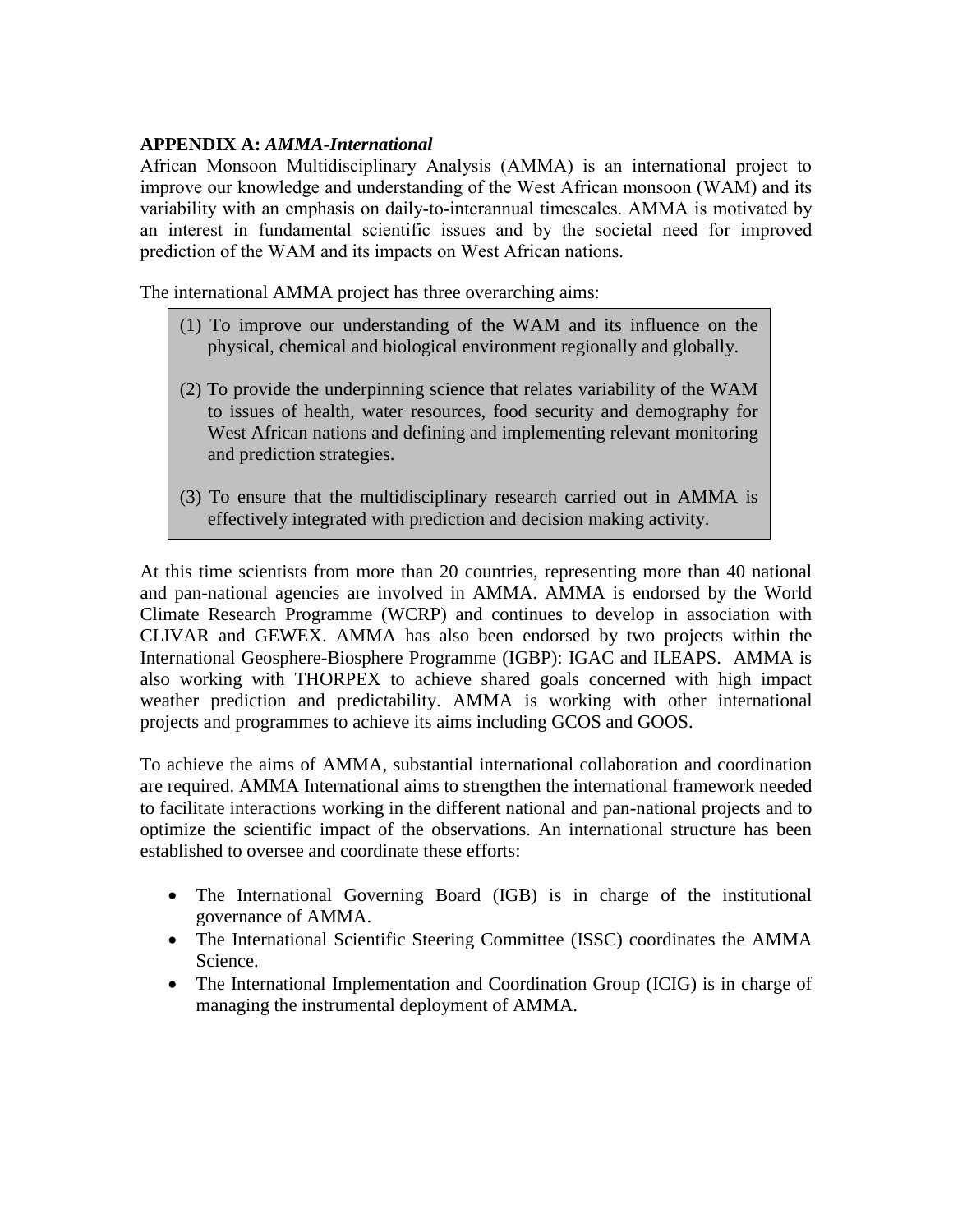# *IGB*

The IGB carries the final responsibility of the AMMA program. It is responsible for approving the structure and implementation of AMMA. Members include representatives from the main funding agencies and stakeholders in AMMA.

# *ISSC*

Recognising the societal need to develop strategies that reduce the socioeconomic impacts of the variability of the WAM, AMMA facilitates the multidisciplinary research required to provide improved predictions of the WAM and its impacts. The **ISSC** coordinates this through 5 international working groups (WGs). *WG1: West African Monsoon and Global Climate* is concerned with the 2-way interactions between the WAM and the rest of the globe, *WG2: Water cycle* is concerned with the processes involved in the water budget occurring through all scales *regional-scale*, *mesoscale* and *local scale*. *WG3: Land-Surface-Atmosphere feedbacks* is concerned with providing increased knowledge and understanding of the coupling between atmosphere and continental surfaces at *regional* and *mesoscale*. *WG4: Prediction of climate impacts* will provide strong linkages between the work taking place on impacts and that taking place on observed variability and predictability of the WAM in WG1. *WG5: High impact weather prediction and predictability***:** is a joint WG with THORPEX and is concerned with improving our knowledge and understanding of high impact weather over the West African continent, and its impacts on the tropical Atlantic and extratropics. Operational activities will be promoted including tailoring of forecast products for users, data impact and targeting studies.

# *ICIG*

The implementation of the multi-year field campaign is the responsibility of the ICIG under the control of the ISSC to ensure that it meets the scientific needs of the program. The implementation is carried out through the establishment of 10 task teams (TTs) and 4 support teams (STs). The TTs responsibilities are (i) to design the observing strategy, and (ii) to monitor and have final responsibility for deployment of relevant instrumentation. The STs responsibilities are (i) to act in support of TTs, (ii) to look in more detail into operational matters, and (iii) to propose a scheme of operations in collaboration with TT leaders.

More information about AMMA-International the IGB, ISSC and ICIG, past and future meetings, the international science plan and the international implementation plan can be found at [http://www.amma-international.org.](http://www.amma-international.org/) This website also provides links to the various national and pan-national projects that contribute to AMMA.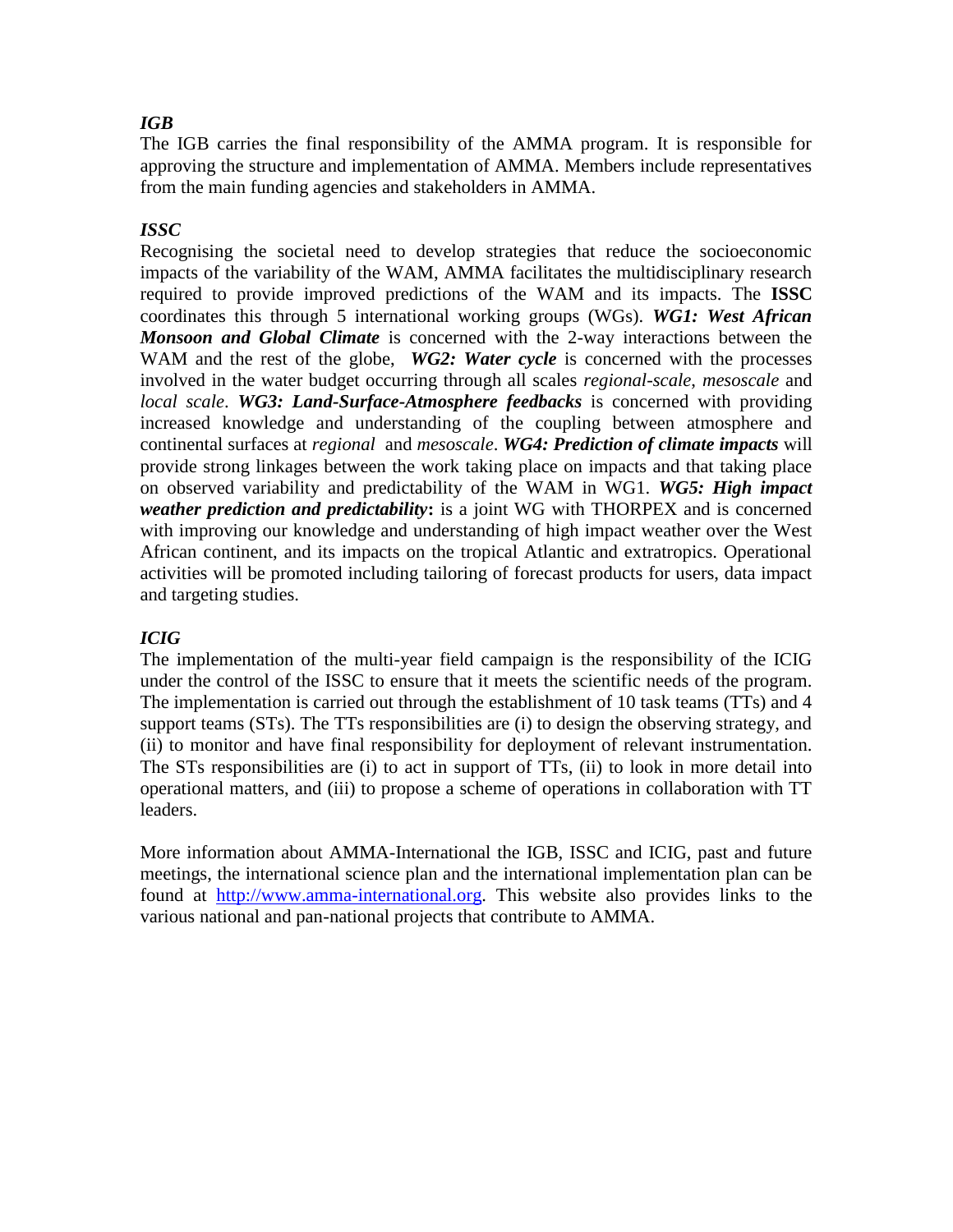## **APPENDIX B: Breakout Summaries (and additional text on ocean-surface feedbacks)**

## *Introduction to breakout sessions*

Reports are provided from the breakout sessions in the order that they were presented at the workshop.

## *B.1 Water cycle: Paul Houser*

The advection of atmospheric humidity, its transformation into precipitation, and the abundance of rain water over land is one of the defining measures of the West African monsoon. The role played by humidity advection, latent heat release and the associated energy transports and exchanges is of central importance for monsoon dynamics and its variability. A better understanding of the water cycle in the coupled oceanic, atmospheric and continental system, with the associated benefits for forecasting, is thus a major issue for AMMA.

During the EOP and the SOP, AMMA will provide detailed measurements of key parameters concerning the water cycle. From these observations, it will be possible to evaluate the different terms of the water budget for different aspects of the monsoon for the ocean, the land surface and the atmosphere. Integrated analyses with routine observations, satellite remote sensing measurements and numerical modeling should help to generalize the local results to the regional scale.

*The substantial enhancements to the observing system along the AMMA "climate transect" (during the SOP in 2006) including key contributions from NASA (MIT Radar) and DOE (ARM mobile facility), and the expertise and interest of US PIs working on water cycle issues has motivated the coordination of AMMA-US contributions to optimize these contributions. The aims of this coordination are to identify key water cycle science issue foci, identify coordinated actions regarding the US contributions to address these science issues, and identify pathways to support the coordinated research.*

The AMMA-US working group for the water cycle identified several research foci that would be well suited to their community, and would help fill critical gaps in the AMMA research program. The identified AMMA-US water cycle research foci are:

• Determine and predict the interactions between mesoscale, synoptic and monsoon systems, by identifying scaling structures and process connections (e.g., PV advection, adiabatic ascent, synoptic advection of temperature and humidity, surface processes, etc.).

• Routinely monitor and predict local-scale hydrologic connections and interactions with mesoscale and monsoon processes in order to improve resource allocation and outcomes in climate sensitive sectors.

The AMMA-US working group identified a number of areas that AMMA research agenda will need to be strengthened to address these research foci, as follows:

AMMA-US water cycle observation needs: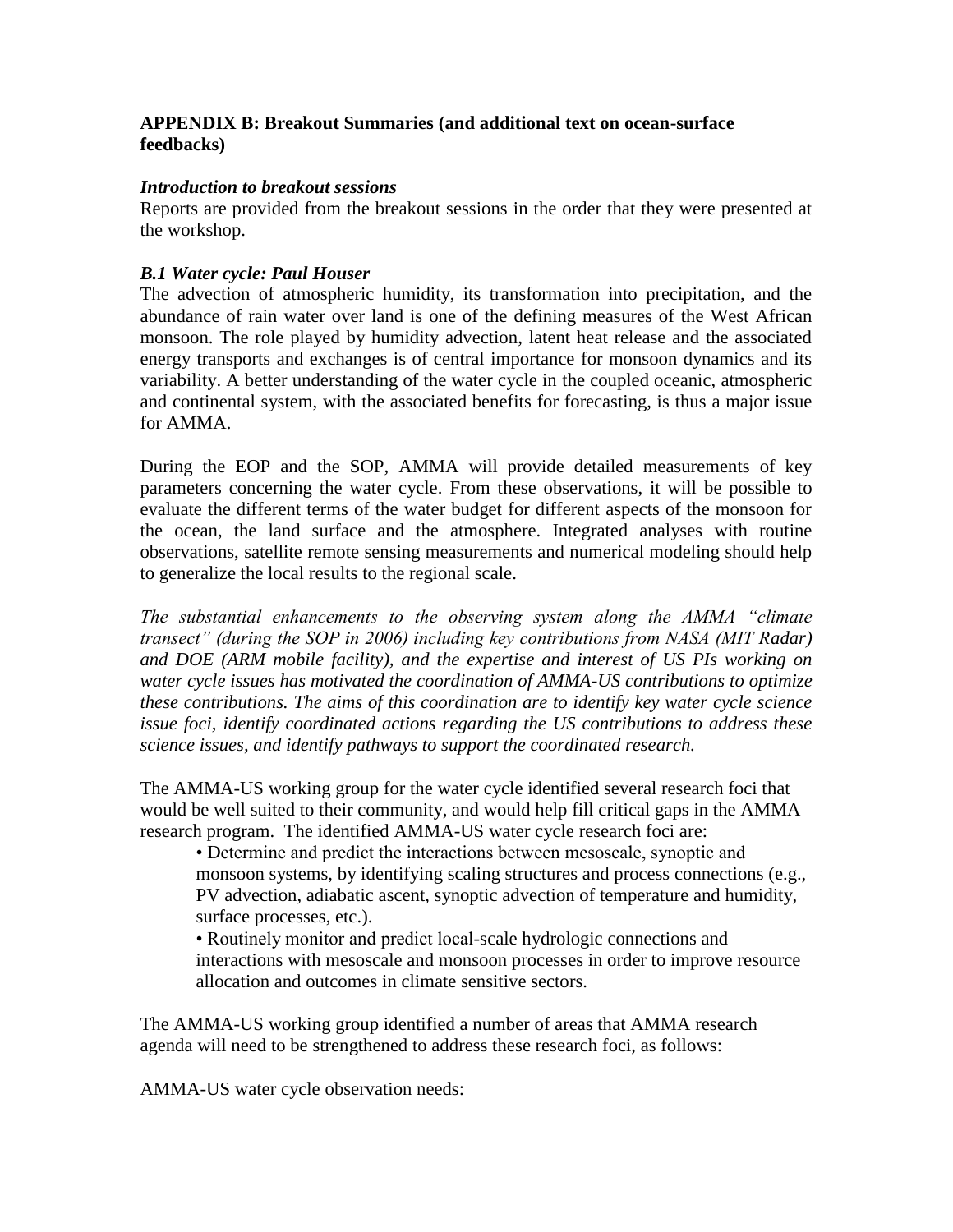• Land surface moisture observations, including soil moisture, recharge, etc.

• Access to operational radars, raingage networks (NCEP may be able to establish access to these).

• Integrated atmospheric profiles from satellites (NASA A-Train, TRMM, CloudSat, etc.).

• Combined rain-radar mosaic, including raingauge correction, model and satellite data.

AMMA-US major water cycle science needs:

• Mid-term (weeks to months) forecast skill improvement focus (for decision support).

• Inclusion of energy  $&$  radiation in water cycle studies

• Coordination of downscaling efforts (consider non-linear feedbacks and uncertainty, and consider scale tradeoffs on water cycle processes).

•Improved coastal water cycle observations.

•Use lightning (using direct relationship with convection) to bridge between satellite observations and models.

•Enable better atmospheric prediction and local impacts, such as hydrological processes (rainfall spatial/temporal variability).

•Improved estimation of land moisture conditions (soil moisture, streamflow, groundwater) to establish land-atmosphere feedbacks, and to improve general water cycle understanding.

The AMMA-US working group identified a number of resources that it could specifically strengthened to address its research foci, as follows:

- Develop a AMMA Water Cycle data integration activity:
	- Include remote sensing, in-situ observations, and model predictions
	- Leverage on existing programs that integrate data: CEOP
	- Common formats, quality control, easy access interfaces, error assessment and combined data products, "one-stop data shop", estimate all elements of water budget (HAPEX-SAHEL good example).
	- "Optimal" or "best" data will need to be assessed as each time/space scale and application.

• Tools exist and can be readily applied to study interactions between mesoscale, synoptic and monsoon systems (i.e. cloud resolving models, mesoscale models, and appropriate observations).

• Combined deterministic and stochastic approach could help to address localscale hydrologic connections  $\&$  impacts with mesoscale and monsoon systems.

• Establish crosscutting working groups, perhaps based on scale interactions, to enable links between water cycle and other important processes (such as carbon cycle or land-surface hydrology).

• Recommend a international AMMA water cycle workshop.

• Establish a AMMA-US water cycle team coordination on establishing support and funding.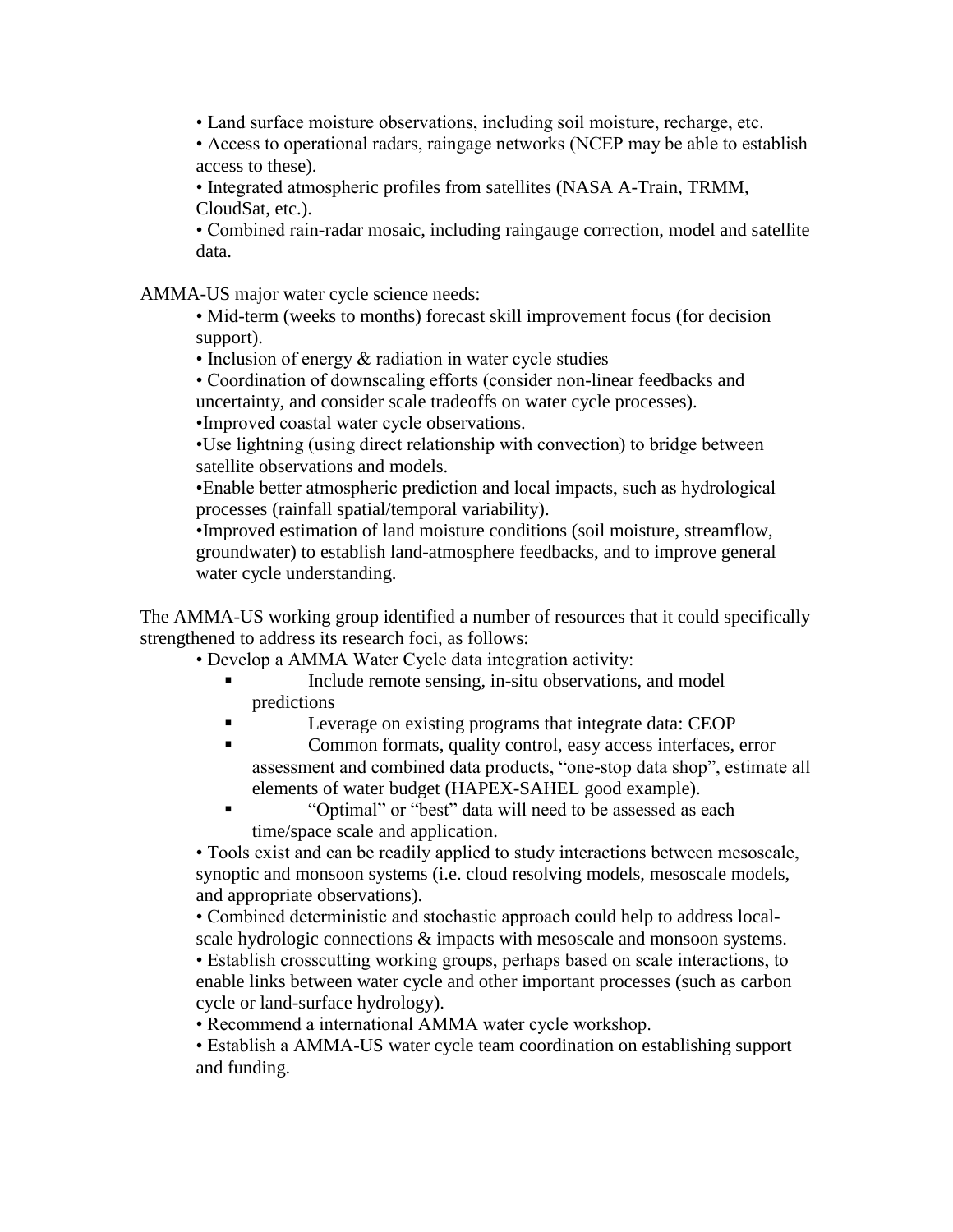Finally, the AMMA-US working group identified some potential funding sources for the ideas above. Generally, since there is no official U.S. program for funding the research above, it is thought that the working group will need to propose compelling AMMA science to existing (non-AMMA) programs. Some working group success has been realized with various NSF proposals, and it is expected that NOAA may be willing to support some AMMA research. NCAR has a small water cycle, university focused effort that may be leveraged. Finally, it was suggested that we contact international programs (USAID, State Dept., etc.).

## **B.2 Radiation-aerosol: Peter Lamb and Mark Miller**

#### **B.2.1 Funded Research Contributing to AMMA**

There are several funded projects that directly or indirectly address AMMA objectives funded by the Department of Energy (DOE), the National Aeronautics and Space Administration (NASA) and the National Oceanic and Atmospheric Administration (NOAA). The projects funded by DOE are all associated with the deployment of the Atmospheric Radiation Measurement Program's Mobile Facility (AMF) in Niamey, Niger, Africa during 2006. The AMF Site Scientist (Dr. Mark Miller) is currently engaged in research associated with the impact of dust on radiation and cloud microphysics. A post-doctoral associate (Dr. Kirstie Stramler) has been funded by the AMF Site Scientist to engage in specific research associated with the AMMArelated deployment in Africa. In addition, Dr. Tom Ackerman of the Pacific Northwest National Laboratory is funding work to compute a broadband heating rate profile in collaboration with the University of Reading, England (Dr. Anthony Slingo) using unallocated ARM Chief Scientist funding. This leftover funding expires at the end of the current fiscal year. The University of Reading will continue this work by employing a doctoral student and research associate using funds from the Geostationary Earth Radition Budget (GERB) and SERVI (Visible, IR and Water Vapor Imager) Science Teams. The NOAA Environmental Research Laboratory (ERL) is currently mentoring the AMF Aerosol Observing System and will be submitting a proposal to examine data from multiple AMF deployment locations, including Niger.

 There is a substantial effort by NASA to fund AMMA-related projects in the area and radiation and aerosols. NASA Radiation and Dynamics funded five of ten submitted proposals during the last open call. The funded proposals include a project to transport a mobile radiation site to Cape Verde for the NASA-AMMA (NAMMA) project and place a Micropulse Lidar (MPL) in Senegal. Another of the funded proposals enables the NASA airborne cloud radar to be deployed on the DC-8 during NAMMA. Dr. Mian Chen will be simulating the NAMMA period with an aerosol transport model and Dr. Christine Chu will work with satellite data in a project to detect aerosol over land. Dr. Wei Kuo Tau will perform regional simulations in support of NAMMA. The NASA MAP-05 and MAP-06 projects will also contribute to AMMA. The MAP-05 project (Dr. Bill Lapenta) was designed to forecast hurricanes using a one-quarter by one-quarter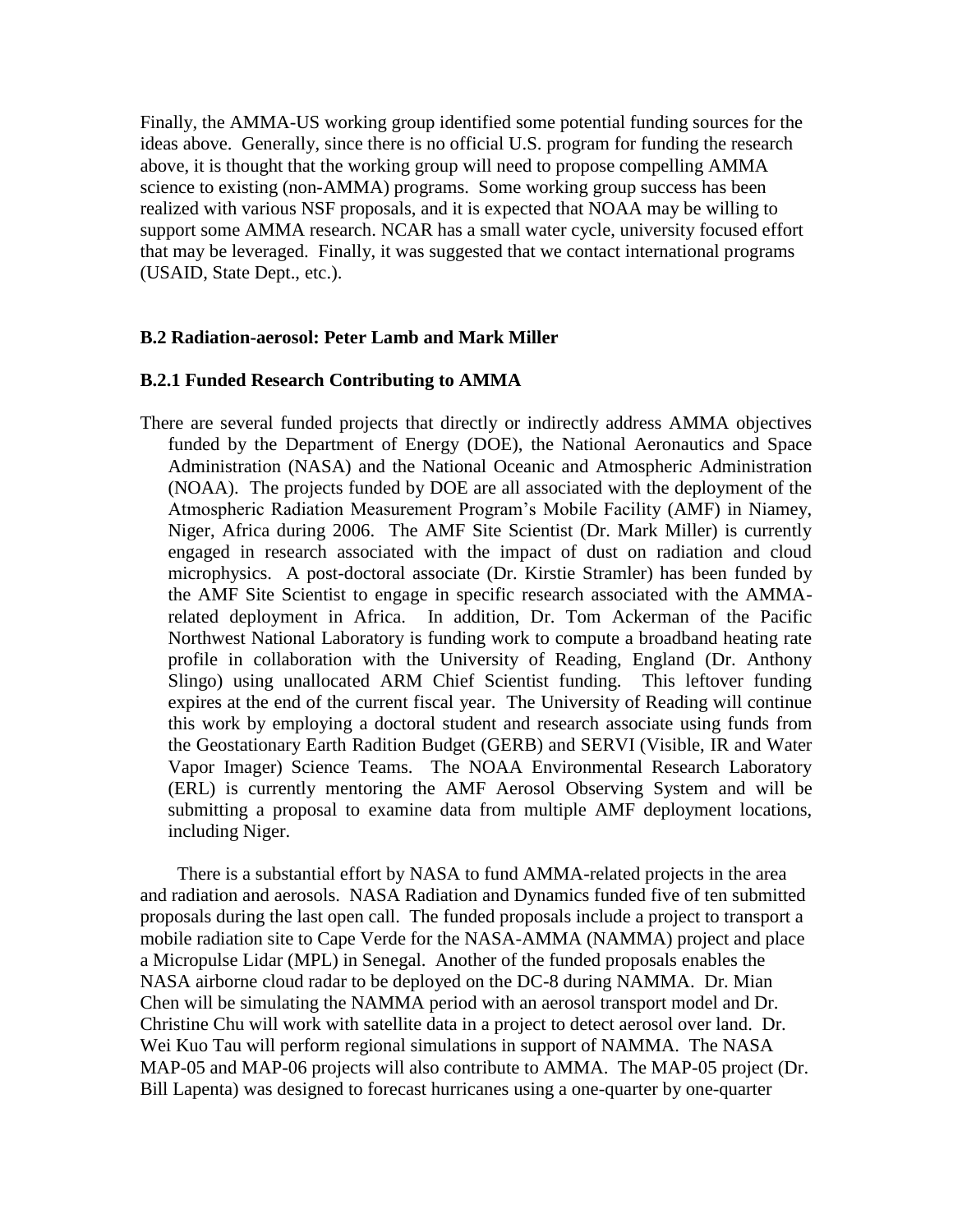degree grid. This year, the MAP-06 project will be modified such that the emphasis is expanded to include new science, rather than exclusive emphasis on operations. NASA funds Dr. Rachael Pinker to examine large-scale radiation budgets. She is studying the radiation budget of West Africa and operates a radiation site in Nigeria, southwest of Niamey, Niger, where the AMF is deployed. Her primary focus is the poor treatment of aerosols in global scale models.

There is research into atmosphere-ocean coupling is being conducted by the University of Miami (Dr. Erica Key). While this research is not AMMA-specific, measurements with relevance to the AMMA project are being made by NOAA funded investigators aboard the RV Ronald H. Brown. The thrust of this research is on the role of Sea Surface Temperatures (SST) in the atmosphere-ocean interaction process. These offshore measurements and the various on-shore measurements should present a relatively comprehensive view of the entire monsoon circulation (Niger to the tropical Atlantic). Most of the funding for these efforts is derived from satellite validation projects.

#### **B.2.2 Scientific Interests**

The Radiation and Aerosol Working Group maintains a diverse scientific interest with respect to AMMA. A list of specific scientific questions as communicated during our breakout session is:

- a. What are the respective roles of local biomass burning and transport of plumes from other parts of the region in modulating the radiation budget?
- b. How much aerosol experiences wet deposition and what is the chemical composition of the rainwater?
- c. What are the respective roles of dust and biomass burning in modulating the radiation heating rate profile in West Africa?

#### **B.2.3 Unmet Measurement Needs**

- The Radiation and Aerosol Working Group identified a number of desired measurements that currently missing from the AMMA, NAMMA, and AMF projects. This list includes the following:
	- a. Spectral measurements of surface reflectance
	- b. Separate measurements of the scattering and absorption properties of biomass burning and dust components
	- c. Discrimination of locally generated and advected aerosol
	- d. Spectral scattering properties of the dust
	- e. Ice Nuclei
	- f. Soil Moisture Measurements (we are unclear about the distribution)
	- g. UV Measurements at the ARM Mobile Facility (UV radiation has been suggested as is link to disease in West Africa)
	- h. Oxidation of Ozone (are the characteristics different in extreme heat)
	- i. Rainwater samples from Niamey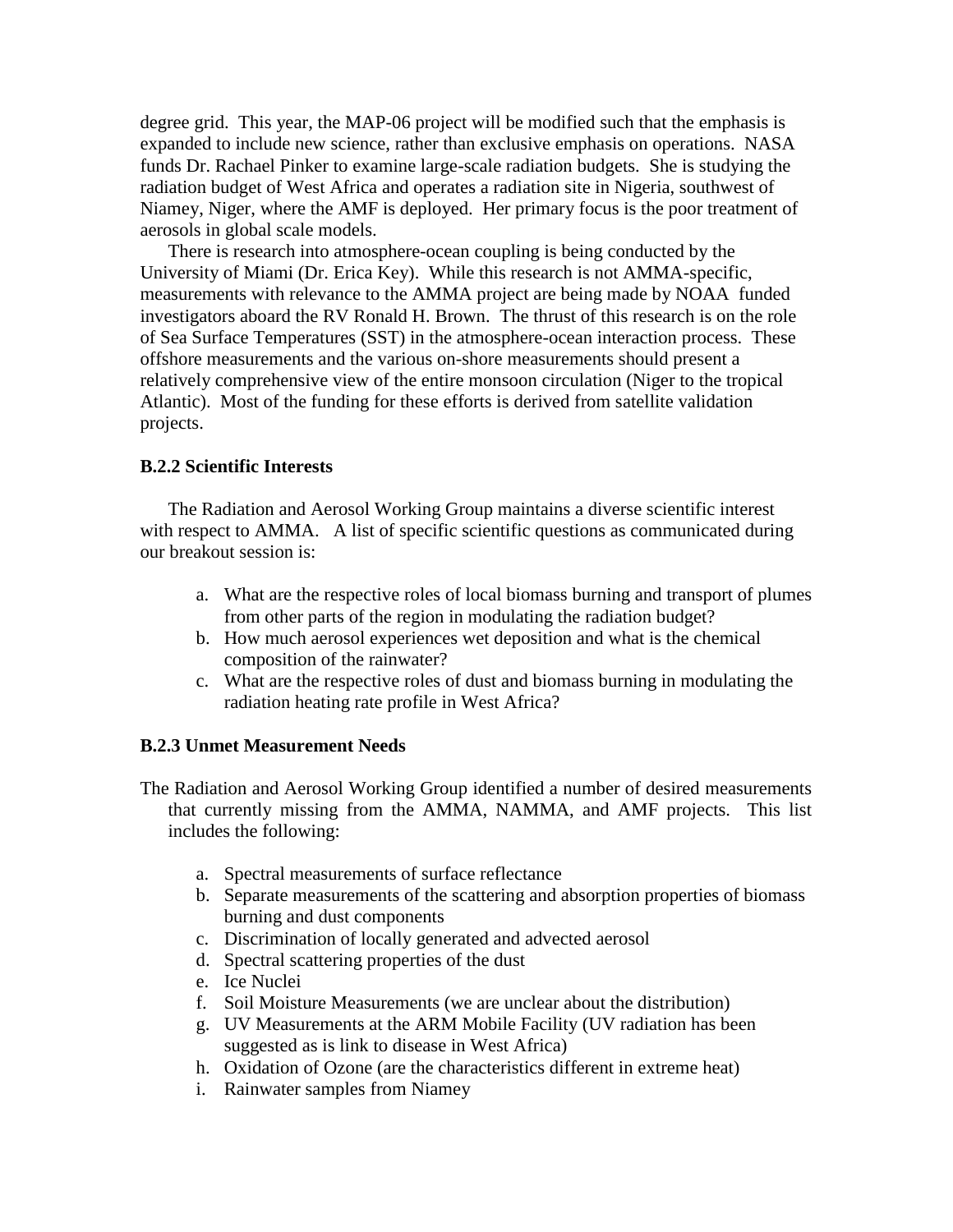## **B.2.4 Programmatic Considerations**

There is a fundamental lack of coordination between the modeling and observational efforts in the US-AMMA program. While this type of interaction is difficult in most circumstances, lack of a solid funding base for the US-AMMA program makes it particularly acute in the current situation. At minimum, we need a master list of measurement and modeling efforts on a web site with contact information.

We identified several scientific gaps that need to be addressed. There is gap between the Radiation and Dynamics communities. We need to understand the links between clouds and large-scale dynamics and aerosols and the monsoon circulation. There is also a link between aerosols and the water cycle that bears further investigation.

Aerosols, clouds, and the accompanying radiative heating rate profile are at the core of the links with larger scale dynamics and the water cycle. Toward this end, our group recommends that this group should be dispersed into the other groups so as to improve the implied scientific links.

## **B.3 AMMA downstream (tropical cyclogenesis): Jason Dunion and Greg Jenkins**

The downstream component of AMMA will include a number of aircraft, ground-based, and satellite assets from NASA, NOAA, the United Kingdom, and France. Coordination between these various research efforts is considered an important element of the downstream component of AMMA. The following describes these key research activities and how they will contribute to the overarching goals of downstream AMMA:

#### 1. AIRCRAFT

#### *a. North Dakota DC-8*

- **Deployment Strategy**: The DC-8 will be based in Sal, Cape Verde from 15 August to 15 September and will be mission ready from 18 August to 13 September. A total of 8-12 research missions are anticipated during this period. The decisions regarding whether or not to fly over the African continent and whether or not the launching of dropsondes will be permitted over the land are still being discussed.
- **Science Objectives**: The main objectives of the DC-8 will be to investigate 1) the evolution of AEWs, 2) precipitation processes, especially comparative observations in continental vs. maritime regimes, and/or in clean vs. dusty environments, 3) composition and vertical structure of the Saharan Air Layer, 4) under-flights of the NASA A-Train satellites
- **Onboard Instrumentation**: Diode laser hygrometer (DLH); High Altitude MMIC Sounding Radiometer (HAMSR); LASE Differential Absorption Lidar (aerosol and water vapor profiles); Diode Laser Hygrometer (High Resolution H2O, RHw, RHi); In Situ Aerosol Sensors (Dry Size, Optical Properties, Number Density, Volatility);
- **Aircraft Specifics:** Missions will likely be flown at levels between 0.3 km (1000 ft) and 12 km (41,000 ft) and flight durations will be  $\sim$  5-8 hours, depending on the science objectives for each mission. Dual aircraft coordination is possible with the BAe146 (when possible) in the eastern North Atlantic and possibly over the African continent.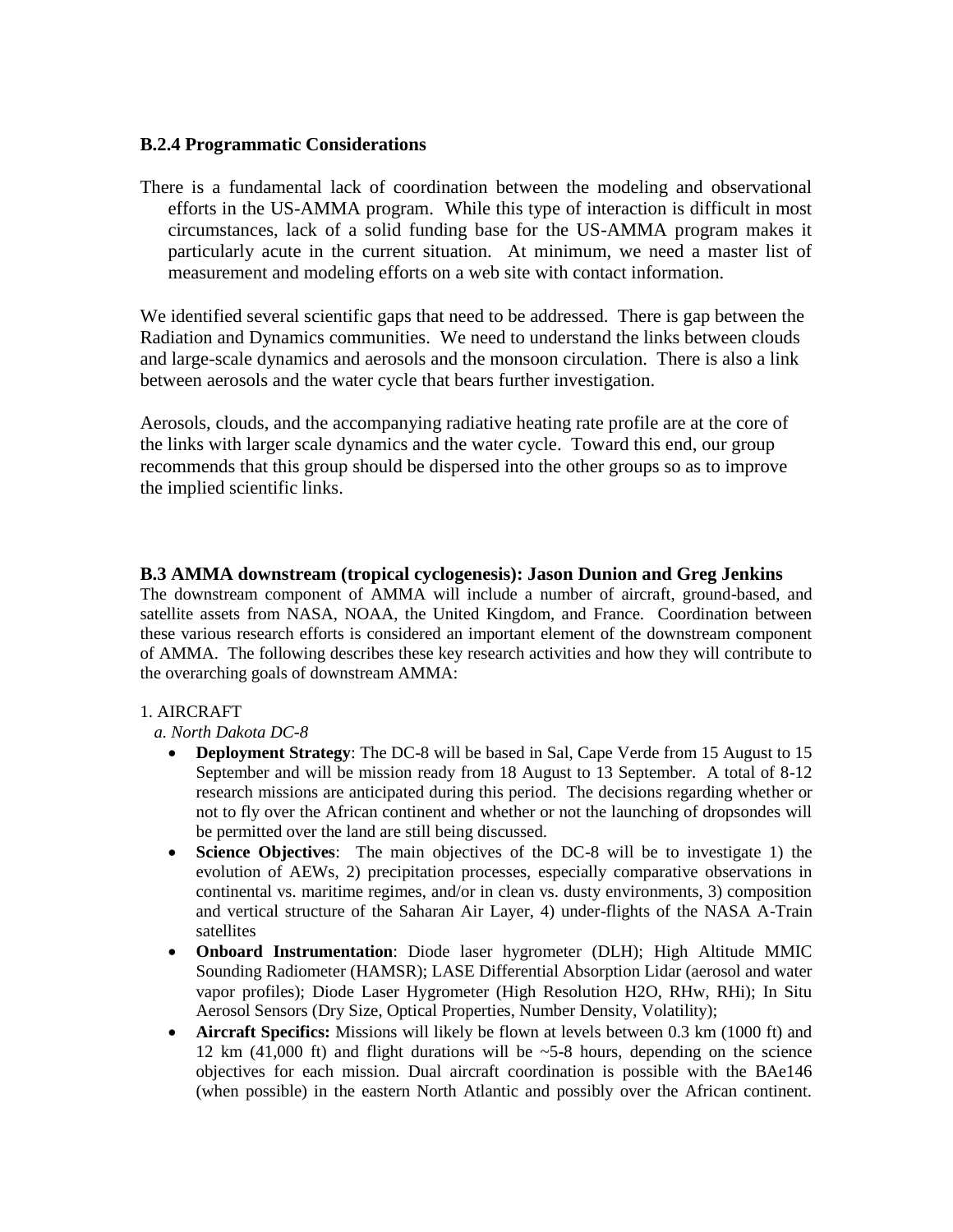Coordination with downstream aircraft operating in the western and central North Atlantic (NOAA G-IV and P-3 Orion) is also planned, though these missions will not be conducted in the same airspace.

#### *b. NOAA G-IV*

- **Deployment Strategy**: The NOAA G-IV will deploy to Barbados and possibly St. Croix or Bermuda on a case-by-case basis. Two to three deployments are anticipated, with two flights per deployment.
- **Science Objectives**: The G-IV will conduct NOAA/HRD's Saharan Air Layer Experiment. The primary objectives of this experiment are to 1) better understand how the SAL's dry air, mid-level easterly jet, and suspended mineral dust affect Atlantic TC intensity change and 2) include the moisture information from the GPS dropsondes in operational parallel runs of the NOAA Global Forecast System (GFS) model. The impact of this data on the GFS initial/forecast humidity fields and its forecasts of TC track and intensity will be assessed.
- **Onboard Instrumentation**: GPS dropsondes; flight-level thermodynamic and kinematic data
- **Aircraft Specifics**: Missions will be flown at ~12-14 km (~41,000-45,000 ft) and flight durations will be ~6-8 hours. Approximately 25 dropsondes will be launched during each flight. Dual aircraft coordination is planned with the P-3 (when possible) and downstream coordination is planned with the DC-8, UK BAe146, and French Falcon-20 that will be operating in the eastern North Atlantic and over the African continent.

*c. NOAA P-3 Orion*

- **Deployment Strategy**: One NOAA P-3 Orion will deploy to Barbados and possibly St. Croix or Bermuda on a case-by-case basis. One to two deployments are anticipated, with two flights per deployment.
- **Science Objectives**: The P-3 Orion will conduct NOAA/HRD's Saharan Air Layer Experiment and Tropical Cyclogenesis Experiments on a case-by-case basis. The primary objectives of these experiments are to 1) better understand how the SAL's dry air, mid-level easterly jet, and suspended mineral dust affect Atlantic TC intensity change 2) test prevailing hypotheses relating to top-down vs. bottom-up development of TCs, and 3) document aspects of the mesoscale and synoptic-scale environments of incipient disturbances to identify characteristics necessary in TC genesis.
- **Onboard Instrumentation:** GPS dropsondes; Aircraft Expendable Bathythermographs (AXBTs); Stepped Frequency Microwave Radiometer (SFMR); C-Band lower fusalage (LF radar); X-Band Tail Doppler Radar; Flight-level thermodynamic and kinematic data
- **Aircraft Specifics**: Missions will be flown at  $\sim$ 3-6 km  $(\sim$ 10,000-20,000 ft) and flight durations will be ~8-10 hours. Approximately 25 dropsondes will be launched during each flight. Dual aircraft coordination is planned with the G-IV (when possible) and downstream coordination is planned with the DC-8, UK BAe146, and French Falcon-20 that will be operating in the eastern North Atlantic.

#### *d. UK BAe146*

- **Deployment Strategy:** The UK BAe146 will be based in Dakar from 21-28 August.
- **Science Objectives**: The UK BAe146 will be conducting the Dust Outflow and Deposition to the Ocean (DODO) Experiment. The primary objectives of this experiment will include investigating aerosol microphysics, aerosol radiative impacts, air chemistry, and aerosol deposition rates.
- **Onboard Instrumentation:**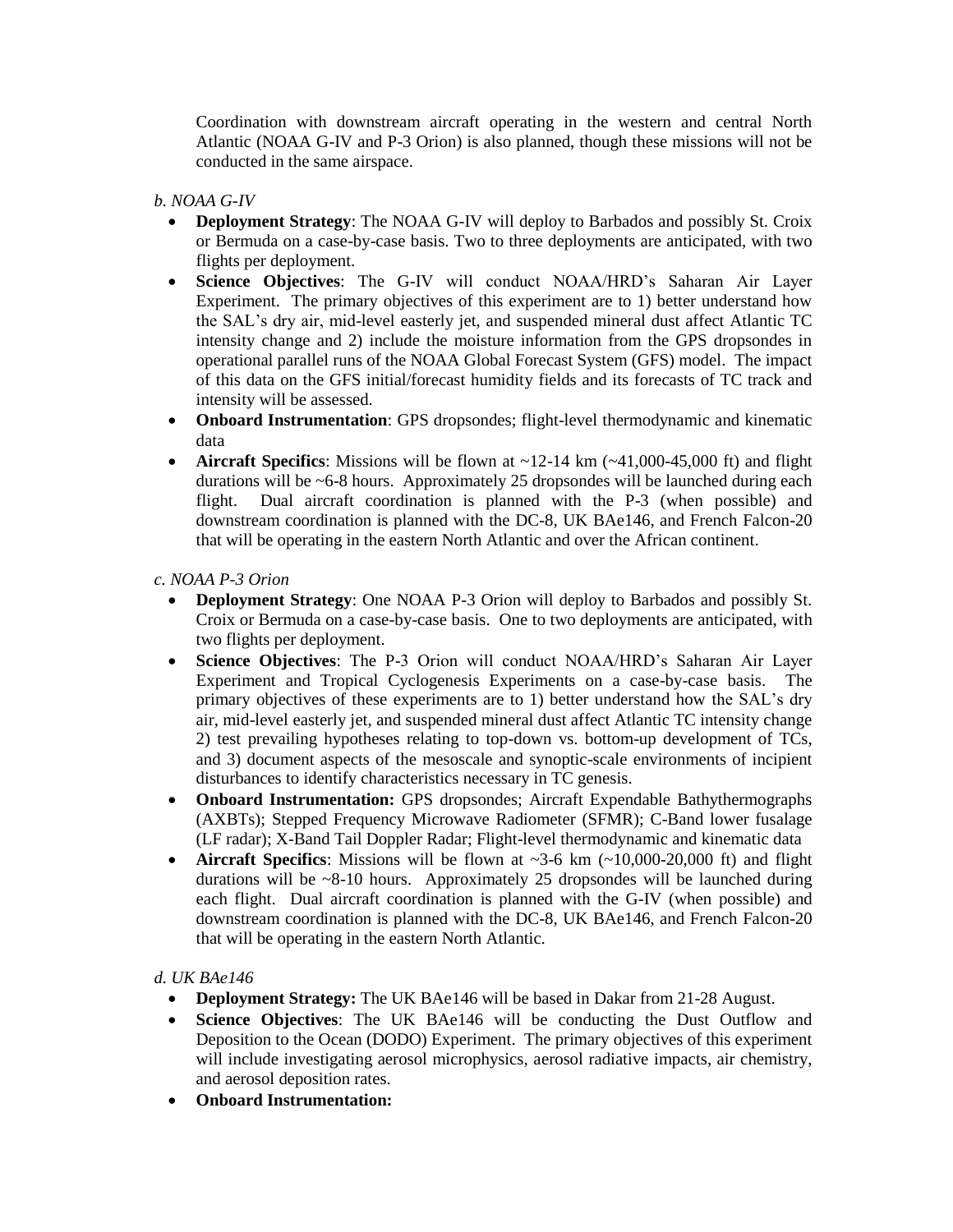**Aircraft Specifics**: Missions will be limited to below 6 km (20,000 ft) altitude with durations of 4-4.5 hours. A limited number of GPS dropsondes (1-2) will be launched per flight and missions are planned for both over the ocean and the African continent. Coordination between the BAe146 and DC-8 aircraft is anticipated.

*e. French Falcon-20*

- **Deployment Strategy:** The French Falcon-20 will be based in Niamey from 01-15 September and subsequently based in Dakar from 16-30 September.
- **Science Objectives**: The main objectives of these research missions will include investigating MCSs: their microphysical and dynamic properties, their interaction with the large-scale environment, and their role in tropical cyclogenesis.
- **Onboard Instrumentation:**
- **Aircraft Specifics**: The FF-20 will operate at flight altitudes of up to 11 km (35,000 ft) with flight durations of 3.5 hr  $(*800 \text{ km range})$ . Plans include launching  $*6$  dropsondes during microphysics focused missions and ~16 dropsondes during flights focused on MCSs. Coordination with downstream aircraft operating in the western and central North Atlantic (NOAA G-IV and P-3 Orion) is also possible, though these missions will not be conducted in the same airspace.

## 2. Ground Based Observations

## *a. Driftsondes*

- **Deployment Strategy:** Driftsonde operations will likely be based in Niger with operations commencing on 15 September. The driftsonde and dropsonde control centers will be located in Toulouse, France and plans include deploying sondes twice per day (at standard times, 00 and 12 UTC) plus on command to meet specific scientific needs.
- **Science Objectives**: The main research and forecast objectives of the driftsonde deployments include (i) characterization of the SAL and the ability of models to represent its evolution, (ii) numerical and observational studies of the impact of dry air on convection and tropical cyclogenesis, (iii) investigation into the interactions between convection and African easterly waves, (iv) studies of tropical cyclone genesis and efforts aimed to extend the accurate prediction of tropical cyclones in the medium range, and (iv) studies of the impact of targeted observations on weather system prediction.
- Instrument Specifics: Currently the driftsonde is funded for 8 missions carrying 40 sondes each. The balloons will fly at  $\sim$  50 hPA and take of order 8 to 15 days to go from Africa to the Caribbean, spreading out to cover latitudes between  $\sim$  5 N to  $\sim$  25 N. Plans do not include overflying the Caribbean or the American continent so the balloons will be brought down prior to reaching these areas.

## *b. MIT Radar*

- **Deployment Strategy:** MIT radar operations will be based in Niamey and will begin in June and continue for at least 75 days.
- **Science Objectives**: The MIT radar will support analysis of 1) convection including intense MCSs in this region, key for a better understanding of the water cycle as well as the weather systems themselves; and 2) hydrology and land-surface interactions (known to be particularly strong in this region).
- **Instrument Specifics**: The MIT radar will provide reflectivity and radial Doppler velocity in full volume scans at 10 minute intervals on a continuous basis.

## *c. N-Pol Radar*

**Deployment Strategy:** N-Pol radar operations will be based in Dakar, Senegal and will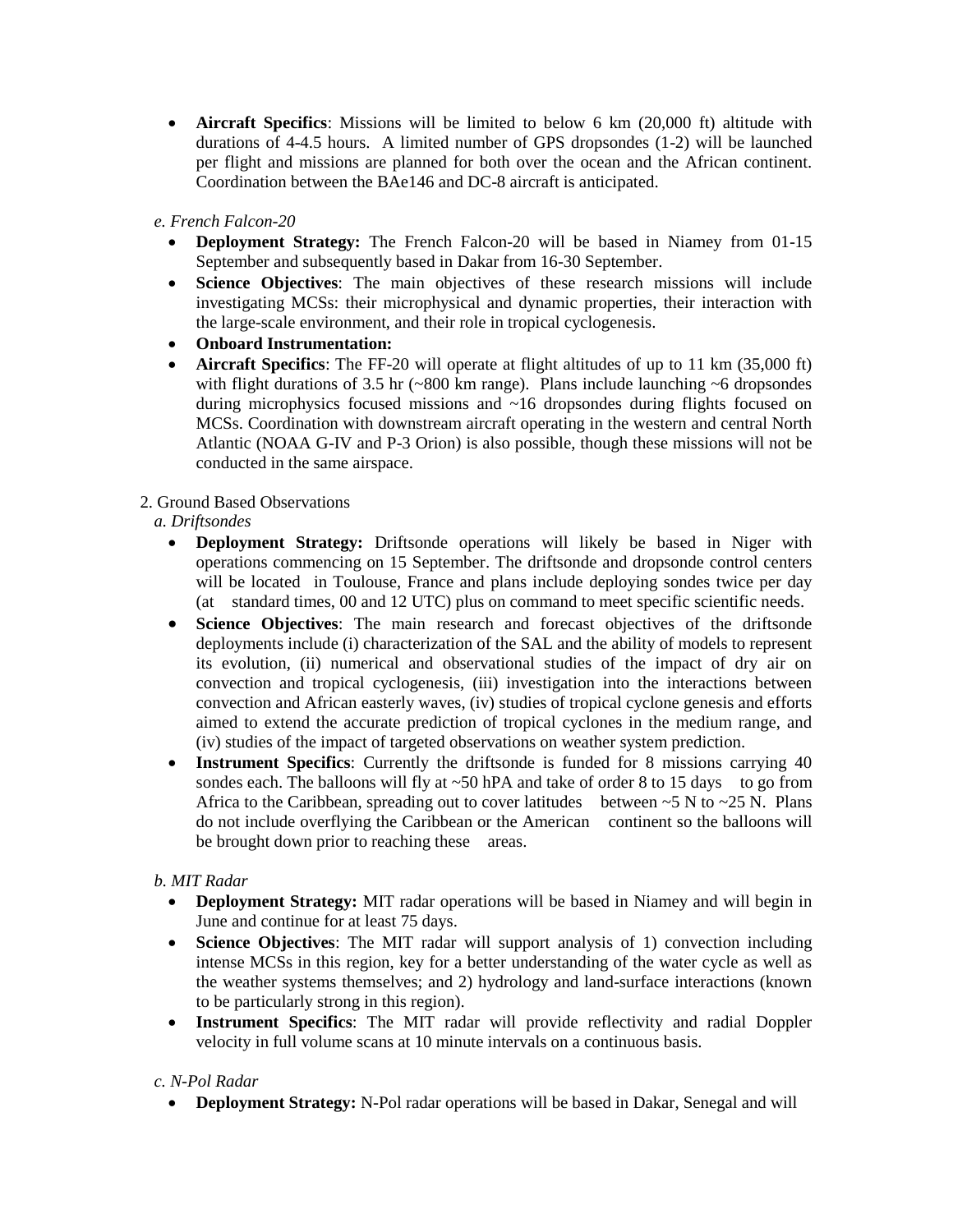- **Science Objectives**: (i) investigate precipitation systems (e.g. MCSs) and antecedent conditions in the transition region (over Senegal) between land and ocean, and the connection to tropical cyclogenesis; (ii) Provide support for aircraft and radar operations (DC-8, FF-20) over Senegal and the adjacent Atlantic and define uncertainties associated with TRMM precipitation estimates.
- **Instrument Specifics**:

## *d. TOGA radar*

- **Deployment Strategy:** TOGA radar operations will be in Praia, São Tiago in the Cape Verdes from August 15-September 15, 2006
- **Science Objectives**: Characterize the mesoscale circulation and accompanying precipitation and thermodynamic structures of convective systems associated with easterly waves, especially those embodying organized cyclonic flow features.
- **Instrument Specifics**: Coordinated DC-8 in situ (thermodynamic & microphysical) and dropsonde data are critical to place TOGA radar observations in context and to better understand the evolution of these systems. Optimal sampling will be within 100 km of the radar site. Support for coordinated DC–8 operations could perhaps be extend to  $\sim$ 200 km

The following PIs have been funded under NAMMA:

- 1. Bruce Anderson; NASA Langley Research Center; Water Vapor and Aerosols (DC-8)
- 2. Edward Browell; NASA Langley Research Center; Water Vapor and Aerosols from the LASE LIDAR (DC-8)
- 3. Paul Bui; NASA Ames Research Center; In situ meteorological and turbulent measurements (DC-8)
- 4. D. Allen Chu; JCET/UMBC; Effects of dust radiative and microphysical properties on precipitation and energy budgets (A-Train, modeling)
- 5. Robert Cifelli; Colorado State University; radar-based studies of convection, AEWs, and TCs (TOGA, N-pol, and MIT radars)
- 6. Kerry Cook; Cornell University; modeling TC genesis (MM5, WRF, QuikSCAT, TRMM, AMSR-E, DC-8, surface-based onservations)
- 7. Michael Douglas; NOAA/NSSL; Evolution of AEWs to TCs (DC-8, satellites)
- 8. Leonard Druyan; Columbia University; Mesoscale analysis of AEW and TC structure from climate model simulations and NAMMA observations (TRMM, QuikSCAT, Aqua, Terra, and SSM/I satellites, NCEP and ECMWFF global analyses, RM3, GCMs)
- 9. Jason Dunion; University of Miami; Effects of the SAL on TC intensity change/model forecasts of TC track and intensity (G-IV, P-3 Orion, and DC-8; GOES, Metesosat-8, and Aqua, Terra, and SSM/I satellites; GFS, GFDL, and WRF models)
- 10. Michael Goodman; NASA MSFC; Data and information system to support project coordination/decision support and collection/archiving/dissemination of data to support NAMMA
- 11. Andrew Heymsfield; UCAR; microphysical measurements and analysis to characterize the microphysical and cloud-active aerosol properties of AEWs/MCSs (DC-8)
- 12. Eastwood Im; JPL; Dual Frequency Airborne Precipitation Radar (APR-2) for studying processes/microphysics/and dynamics of precipitating convective systems (DC-8)
- 13. Jack Ji; UMCP; GSFC SMART and COMMIT facility for studying the MBL, SAL structure/radiative effects, radiation budgets, and cloud/dust aerosol/trace gas/precipitation interactions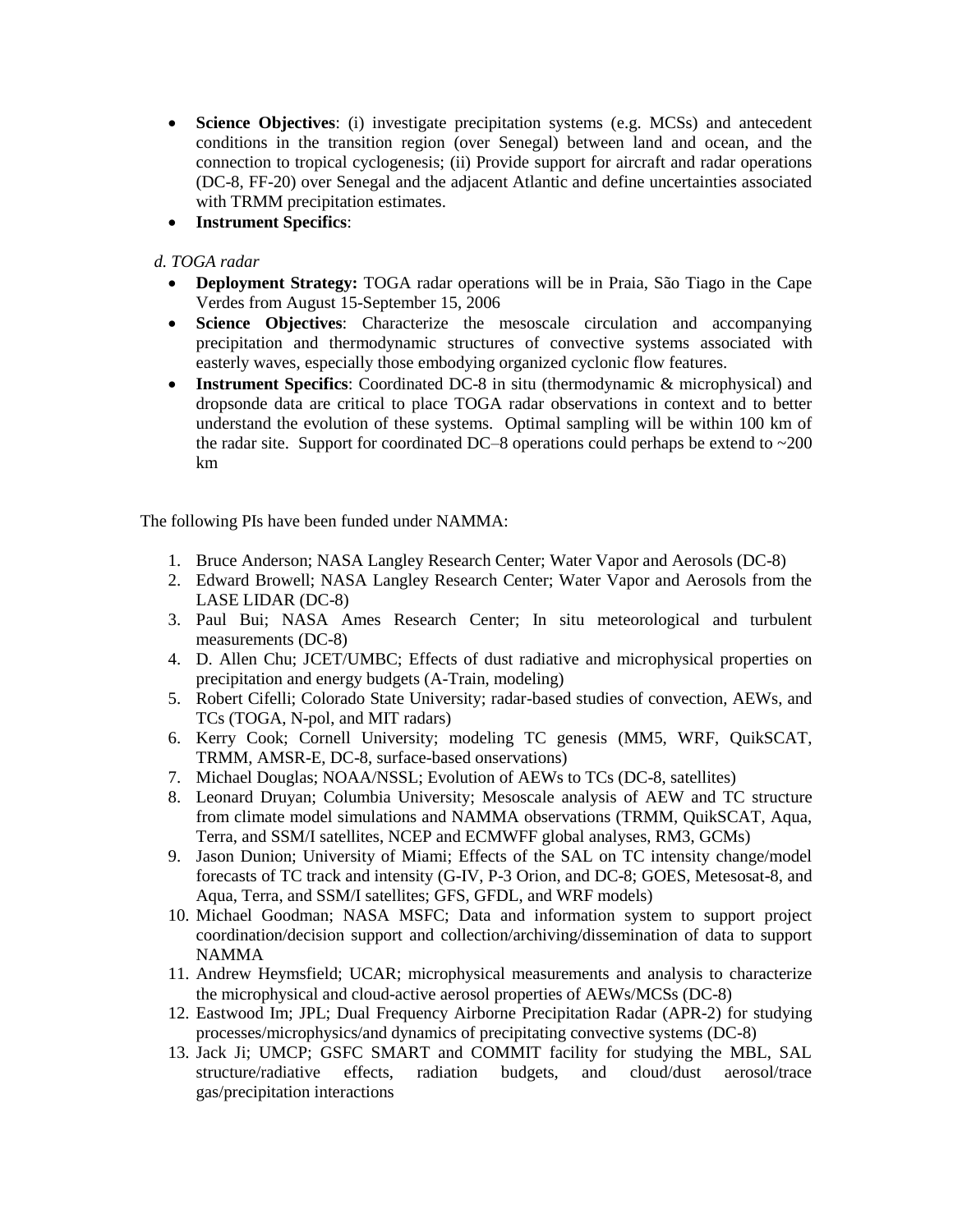- 14. Everette Joseph; Howard University; Precipitation processes and TC genesis using data from the N-Pol radar and surface-based networks (RAOBS, N-Pol, rain gauges, flux sites), and TRMM
- 15. Tiruvalam Krishnamurti; FSU; Modeling of TC genesis from AEWs (DC-8, TRMM, Aqua, Terra, SSM/I, WRF model)
- 16. Bjorn Lambrigsten; JPL; Investigating TCs using HAMSR (High Altitude MMIC Sounding Radiometer, vertical profiles of temperature/water vapor/liquid water and precipitation estimates (DC-8)
- 17. William Lau; NASA GSFC; Studies of the AEJ, SAL and TC genesis (GEOS-5 model, NAMMA observations, satellite observations)
- 18. Paul Lawson; SPEC Incorporated; impacts of aerosols cloud microphysics, transition of convective systems from the continental to maritime (DC-8: cloud particle imager (CPI) and 2D-S stereo probe)
- 19. Francis Schmidlin; NASA GSFC/Wallops Flight Facility; upper air measurements to study AEWs and convective storms (enhanced rawinsonde network in the Cape Verdes)
- 20. David Starr; NASA GSFC; development of MCSs, MCVs in AEWs (DC-8, sounding data, satellites)
- 21. Earle Williams; MIT; transition of AEWs from continent to ocean (VLF lightning detection networks and Doppler radars)
- 22. Liguang Wu; NASA GSFC; influence of the SAL on TC genesis (NAMMA data, A-Train/TRMM, WRF/MM5 models)
- 23. Edward Zipser; University of Utah; properties of convective clouds (TRMM, data assimilation, global model analyses)

*Ramesh Kakar is the NASA program manager for NAMMA, Ed Zipser is the lead mission scientists for NAMMA. Robbie Hood, Jeff Halverson, Dave Starr and Gerry Heymsfield are mission scientists for NAMMA. Mike Gaunce will be project manager in Sal during NAMMA. Gregory Jenkins is helping to coordinate NAMMA with other AMMA activities.*

#### **B.4 Climate variability and change: Allesandra Giannini and Bob Molinari**

| B.4.1 Funded research that will contribute to AMMA, including source of funding: |  |  |  |  |  |  |  |  |  |  |  |  |  |  |  |  |
|----------------------------------------------------------------------------------|--|--|--|--|--|--|--|--|--|--|--|--|--|--|--|--|
|----------------------------------------------------------------------------------|--|--|--|--|--|--|--|--|--|--|--|--|--|--|--|--|

| <b>PIs/Affiliation</b>                                       | <b>Project Title/Description</b>                                                                                                           |                 | <b>Calendar Years Funding Agency</b> |
|--------------------------------------------------------------|--------------------------------------------------------------------------------------------------------------------------------------------|-----------------|--------------------------------------|
| i) R. L. Molinari<br>R. Lumpkin<br>C. Schmid<br>NOAA/AOML    | Deployment of 4 Atlas<br>moorings as a component of<br>PIRATA and data collection<br>during buoy servicing cruises<br>along $23^{\circ}$ W | $2005$ –ongoing | <b>NOAA</b>                          |
| ii) R.L. Molinari<br>R. Lumpkin<br>S. Garzoli<br>M. Baringer | Maintenance of surface drifter,<br>Argo float and high density XBT<br>networks                                                             | Ongoing         | <b>NOAA</b>                          |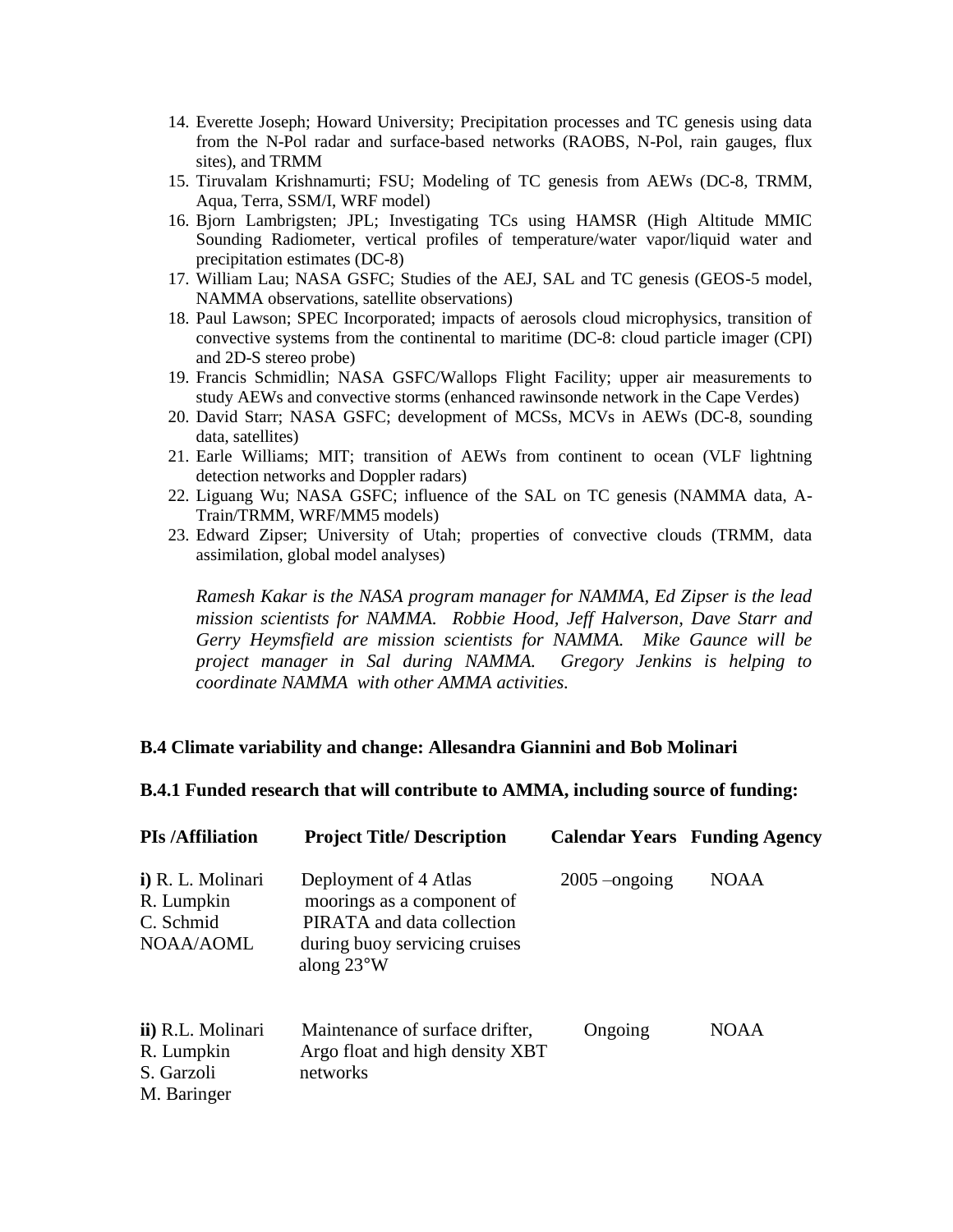G. Goni C. Schmid NOAA/AOML

| <b>iii</b> ) Chris Thorncroft<br>Anantha Aiyyer<br>University of Albany                                                                     | Role of the WAM on Atlantic<br><b>Tropical Cyclone Variability</b>                                                                | ends 2006 | <b>NOAA</b> |
|---------------------------------------------------------------------------------------------------------------------------------------------|-----------------------------------------------------------------------------------------------------------------------------------|-----------|-------------|
|                                                                                                                                             | iv) Chris Thorncroft Shallow meridional circulations<br>and Saharan Heat Low: their roles<br>in the tropical Atlantic variability | 2005-2008 | <b>NOAA</b> |
| Philippe Peyrille<br>University of Albany<br>Chidong Zhang<br>University of Miami                                                           |                                                                                                                                   |           |             |
| v) Chris Thorncroft                                                                                                                         | Multiscale analysis of African easterly<br>waves                                                                                  | 2005-2008 | <b>NSF</b>  |
| Gareth Berry<br>Susanna Hopsch<br>Ademe Mehonnen<br>University of Albany<br>George Kiladis<br><b>NOAA/ESRL</b><br>Nick Hall<br>IRD/Grenoble |                                                                                                                                   |           |             |
| vi) Chris Fairall<br><b>NOAA/ESRL</b>                                                                                                       | Role of surface fluxes and cloud/<br>precipitation in eastern tropical<br>Atlantic                                                |           | <b>NOAA</b> |
| vii) Edward Vizy<br><b>Kerry Cook</b><br><b>Cornell University</b>                                                                          | Regional Modeling of AWD<br>and Tropical Cyclogenesis                                                                             | 2007-2008 | <b>NASA</b> |
|                                                                                                                                             | viii) Gregory Jenkins International Research<br>Experiences for Students during the<br>AMMA 2006 field experiment.                | 2006-2009 | <b>NSF</b>  |

## **B.4.2 Scientific priorities of interested PIs and how they address gaps**:

Priorities were not established but descriptions of both funded and non-funded AMMA related projects were given and are summarized below. Current gaps are given here and in the 'required coordination section'.

#### **(i) Monsoon processes**

Role of SST on evolution of the WAM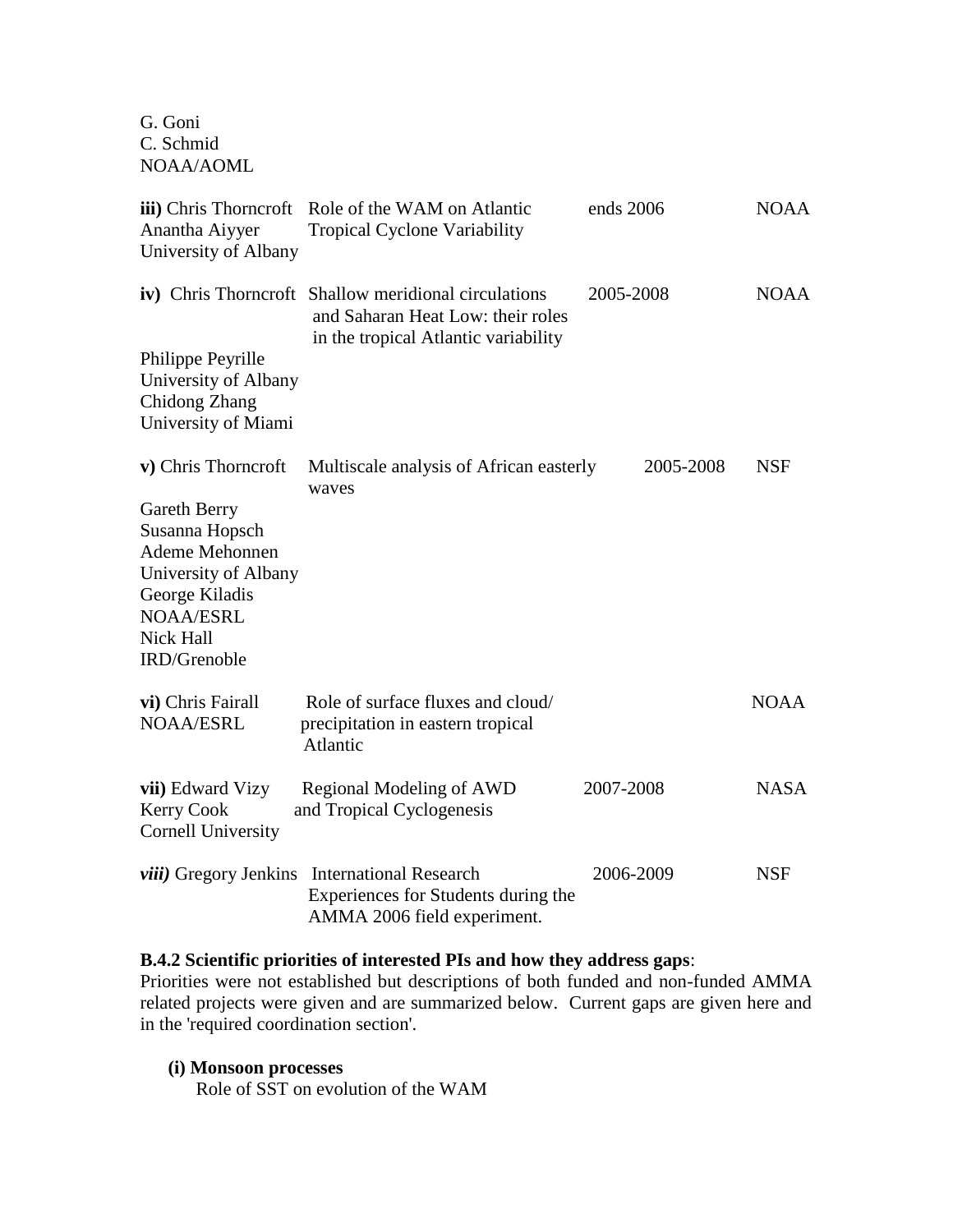Role of stratus deck on evolution of the WAM Scale interactions – weather/jet interactions and impacts on WAM and Evaluation of heating profiles (from radiosonde observations) and their impact on the WAM circulations

## **(ii) Variability and predictability of the WAM**

Mechanisms that force SST variability…. Variability of weather systems (mesoscale and synoptic) Proxies for rainfall to extend the numerical record (including tree rings)

## **(iii) Global impacts of the WAM**

Impacts on tropical cyclone variability via changes in the environment (e.g. shear, SAL, weather systems)

# **B.4.3 Define the required coordination among U.S. AMMA investigators that will increase knowledge and understanding.**

Two types of coordination were discussed, scientific/technical and operational/administrative, both of which will enhance the ability of U.S. PIs to meet their AMMA objectives.

## **(i) Scientific/technical coordination required:**

 Integrate land-sea-atmosphere studies to develop an integrated characterization of the WAM and the systems that propagate downstream into the eastern Atlantic from the WAM.

 Develop heating profiles for through coordination with international community Coordinate integration of model-observations comparison studies.

 Coordinate calibration/validation studies of satellite products (e.g., wind data, SST data, aerosol data, etc.).

Coordinate estimates of surface flux fields.

Coordinate generation of time series of aerosol distributions.

## **(ii) Operational/administrative coordination required:**

 Reduce duplication between U.S. and non-U.S. PIs in such areas as satellite calibration, model-data comparisons, etc.

Generate list of funded projects.

Develop U.S. AMMA data base (underway).

Generate list of U.S. AMMA publications.

Promote integration of individual projects, both funded and to be proposed.

## **B.5 Land-surface-atmosphere feedbacks: Fatih Eltahir and Eric Wood**

A group of about 10 US, European, and African scientists, with common interest in landatmosphere feedbacks and processes, met during the breakout session to discuss coordination of research efforts in this area under the US-AMMA umbrella. Professor Elfatih Eltahir (MIT) has volunteered to co-ordinate the activities of this group.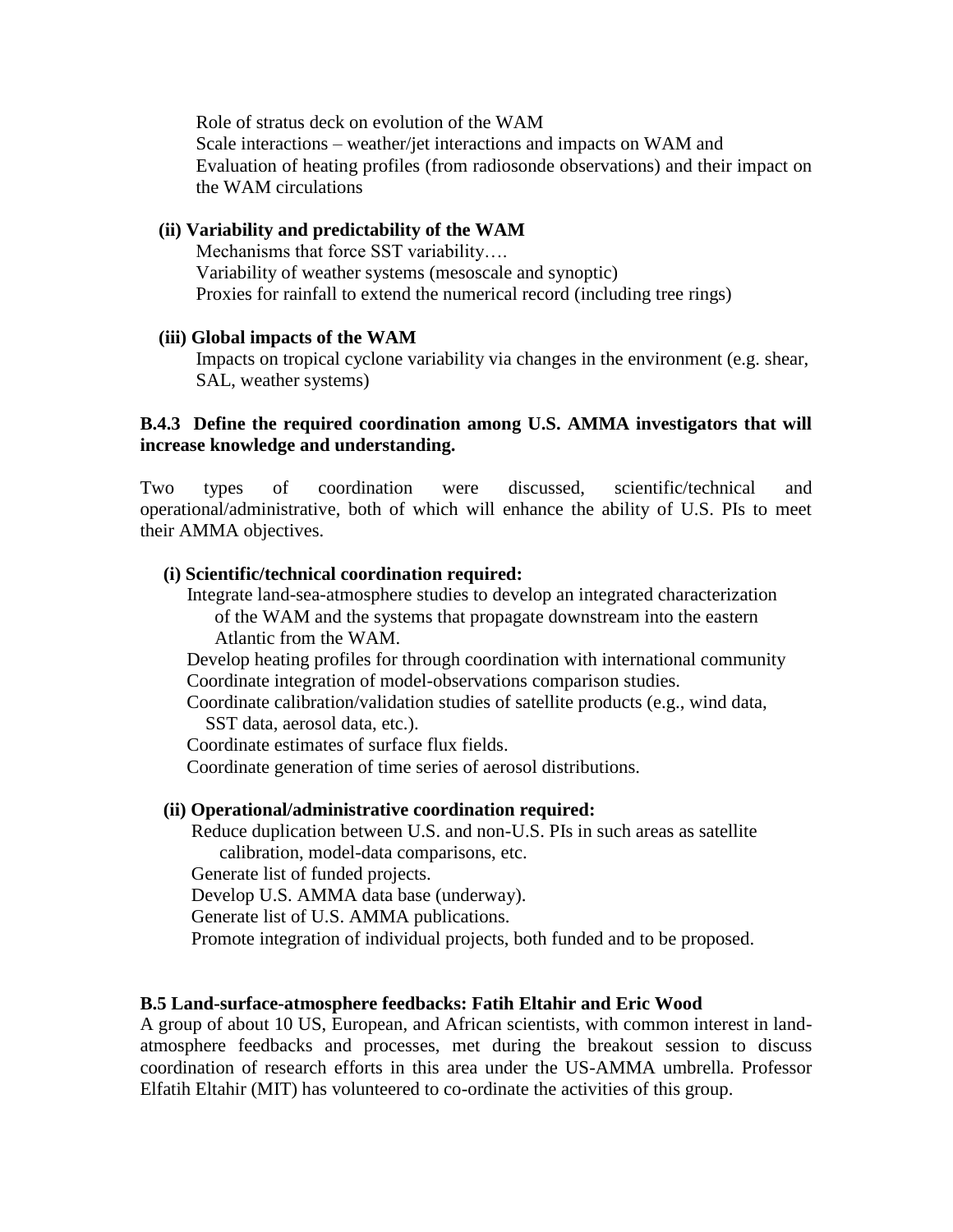As a background information, we recognize that none in the group had any AMMAspecific funding, only one researcher has an active project working in the AMMA region, however a majority of the attendees could apply their current research to the AMMA region.

The following potential contributions by U.S. scientists were identified and discussed:

# **B.5.1 Remote sensing retrieval algorithms and products for use and for comparison to European products:**

- (a) Radiation, short wave/longwave.
- (b) Surface temperature ( MODIS LST)
- (c) Precipitation. (CMORPH, TRMM-3B42, etc.)
- (d) Atmospheric soundings ( NOAA and NASA sounders )
- (e) Soil moisture( TRMM/TMI and AMSR-E microwave brightness, Total soil water column from GRACE )
- (f) Ground-based RADAR precipitation. A gridded, gauge-Radar precipitation product based on all available radars in the AMMA domain is needed. This requires calibration of the radars and integration of the radars.

Aerosols ( products consistent with the above radiation, atmospheric and land surface products)

## **B.5.2 Modeling of coupled Land-atmosphere system**

Strong US community, is recognized in this area, however they somehow need a funding opportunity to collaborate in AMMA. It was also agreed that European research tends to be hydrologic/BL process-oriented (smaller space-time scales), while US research tends to look at more integrated, large scale factors. Therefore collaboration between the two groups offers broader insights, especially the up-scaling from process scales to synoptic scales. There is a need for in-depth analysis of process-scale observations and modeling studies and the relations from these analyses to similar analyses from large-scale models (Both through inter-comparison studies and diagnostic studies.) For these activities, the access to AMMA data is critical. The suite of models used should include both research and operational models.

## **B.5.3 Dynamic soil moisture and Dynamic vegetation studies**

AMMA scientific plans include studies on satellite-based vegetation and land cover classification. There is extensive expertise in the U.S. in this area. An important scientific issue is the accurate simulation of the seasonal cycle of the atmosphere, vegetation and their coupling. AMMA plans for a two-year modeling study, but there is expressed interest to look at a century scale modeling study of dynamic vegetation and its impact on climate variability. Inter-comparison studies of vegetation dynamics (seasonal and inter-annual) are emphasized.

## **B.5.4 Data assimilation of remote sensing, and in-situ observations.**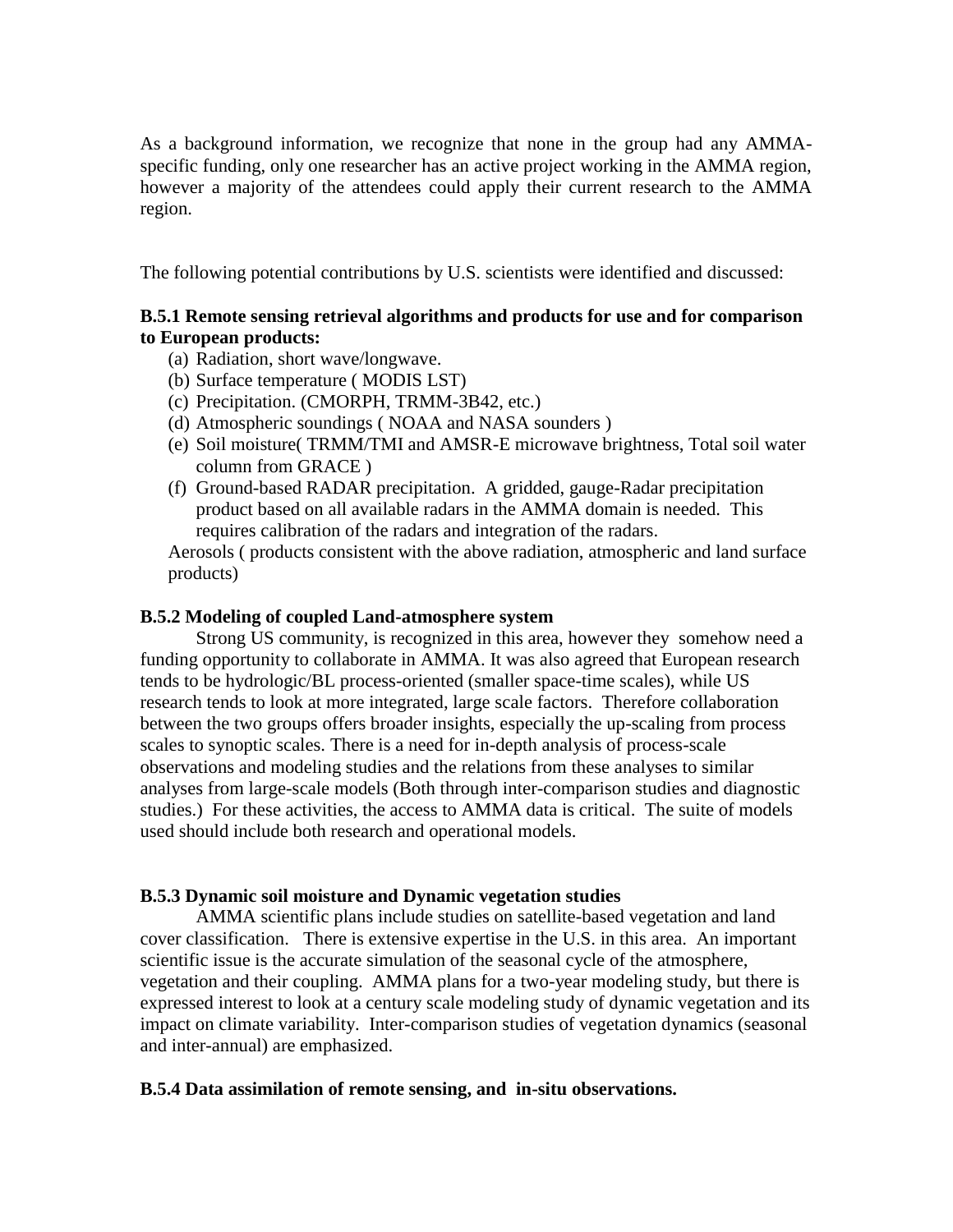Strong US community is recognized in this area and is encouraged to collaborate with AMMA European scientists. Both communities are rather small, so collaboration is critical. AMMA needs a coherent description of the water, energy and vegetation system that can only be provided through remote sensing, and integrated with in-situ observations and models through a data assimilation activity. A U.S. effort is needed to develop this integrated system in collaboration with AMMA.

## **B.5.5 Value added products for impact studies and societal needs.**

An underlying scientific issue is the role of land states (vegetation, soil moisture) on the west African monsoon and its predictability. This would include the predictability of related hydrologic variables like soil moisture, stream-flow, crop production, water pools, and human health impacts.

B.6. Ocean-surface atmosphere feedbacks (text provided by Erica Key) The air-sea flux component of AMMA-US builds upon almost a decade of mooring data and underway measurements conducted in the equatorial Atlantic. The PIRATA (Pilot Research Moored Array in the Tropical Atlantic) buoys, deployed on the equator and 3 meridional spurs (38W, 23W, and 10W), have collected surface meteorology, radiation, and bulk oceanic temperature as far back as 1997. Data are transmitted via ARGOS and are available in near-real time. The buoys are maintained by a combination of US, French, and Brazilian science teams, with yearly cruises to service and redeploy each mooring as necessary. Each of these 20+ research cruises includes underway air-sea flux measurements, as well as hydrographic, biophysical, and upper air observations for complete characterization of the atmospheric boundary and oceanic mixed layers.

During the AMMA timeframe, a cruise of the NOAA R/V Ronald H. Brown will deploy two new moorings along the 23W spur at 4.5N and 11N. An eddy flux correlation system funded and operated by NOAA (Chris Fairall, ESRL) will measure air temperature, humidity, pressure, wind speed and direction in the tropical Atlantic. Additional NOAA-funded sensors deployed to support these flux measurements include a ceilometer, microwave radiometer, 915 MhZ wind profiler, PMS Lasair-II for fine-mode aerosol spectra, and a C-band radar for precipitation characterization.

These measurements are supported by significant instrumental contributions from the University of Miami, Howard University, and the University of California at Santa Barbara. The UM group (P. Minnett, B. Albrecht, K. Voss) provide:

- radiometrically-derived sea surface skin and surface air temperatures from the Marine-Atmospheric Emitted Radiance Interferometer
- surface meteorology from a Coastal Environmental Systems' Weatherpack
- incident radiation from an Eppley pyrgeometer and pyranometer
- 2-channel Radiometrics microwave radiometer retrievals of cloud liquid water
- aerosol optical thickness, direct, diffuse, and narrow-band radiances from the Portable Radiation Package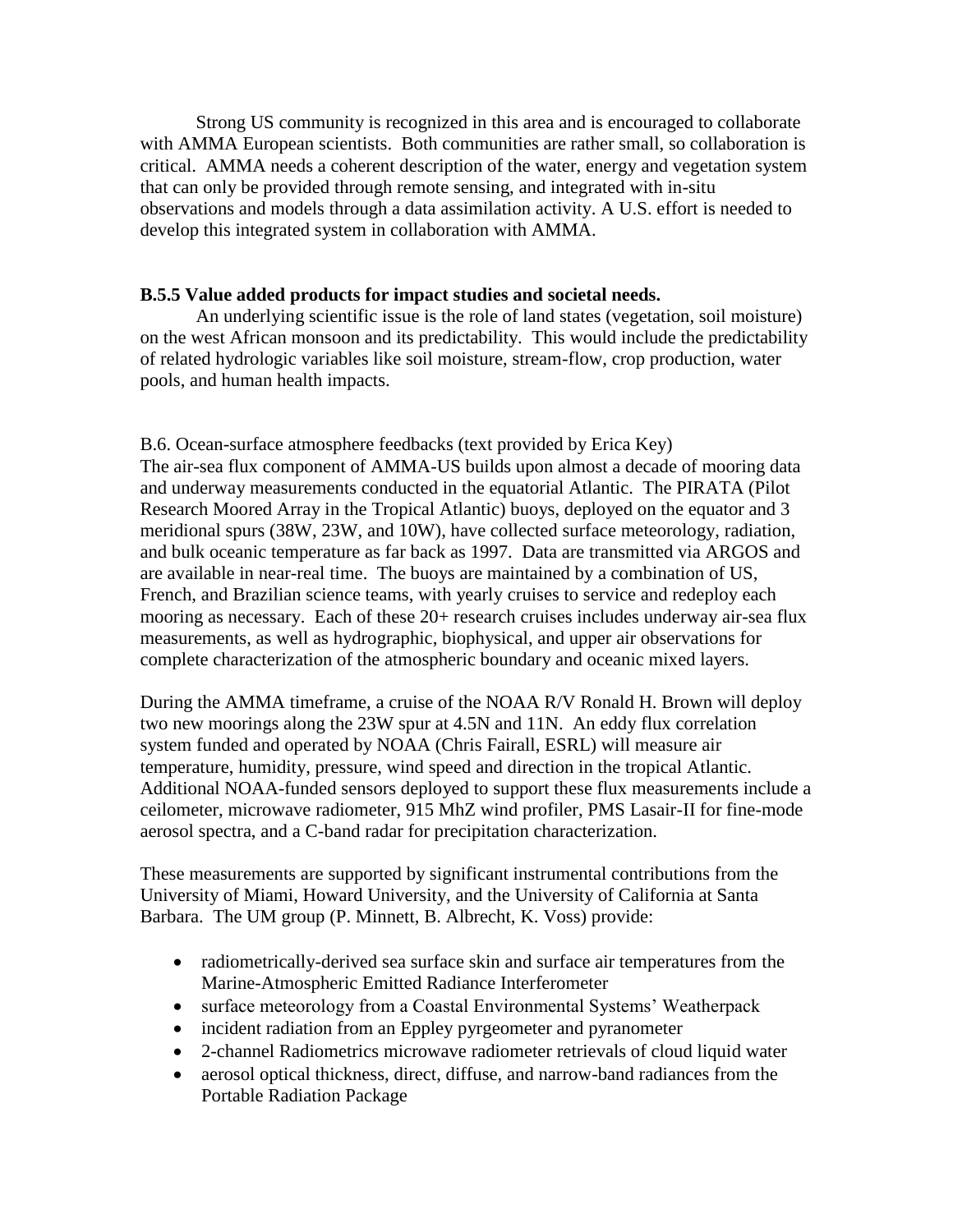- hemispheric sky imagery for determination of cloud type, level, and amount
- bulk sea surface temperature measurements
- aerosol and cloud backscatter from a MicroPulse Lidar
- MOUDI aerosol size and chemical fractionation
- aerosol number concentration from an Aerodynamic Particle Sizer
- X-band radar for cloud profiling
- up/downwelling radiation profiles of the upper mixed layer.

Howard University contributes additional atmospheric characterization through measurements of the Saharan Air Layer and cross-equatorial ozone advection:

- Microtops sun photometer
- Vaisala ozonesondes
- Cascade impactors
- RAAS high volume aerosol sampler
- Laser particle counter
- A multi-frequency rotating shadowband radiometer
- Trace gas samplers
- CCN counter.

Both NOAA and NASA-funded radiosondes will be launched along the cruisetrack to maximize coverage during Saharan dust outbreaks, passage through the ITCZ and over upwelling zones, and in the presence of aerosol-convective cloud interaction. These radiosondes will be incorporated into the GTS and made available to NCEP and ECMWF. Discussions have been held with both modeling entities to perform parallel data denial runs in which the shipboard radiosondes will be removed from the analysis to determine the impact of the increased atmospheric sampling on forecast accuracy.

Much of the UM data collection effort is funded by NASA; so, the data will be used in validation exercises of MODIS, AVHRR, AMSR-E, AIRS, and, with links to ESA, AATSR. The primary concern is sea surface temperature validation, which is a necessary component of air-sea flux determination. Additional validation of satellite atmospheric retrievals of temperature and moisture over the AMMA region from AIRS will be conducted using M-AERI derived products, radiosondes, and output from the data denial NWP runs. Proposals to several US funding agencies have also been made to test and analyze M-AERI-based retrieval products of aerosol and cloud microphysical parameters with data collected aboard the *Ron Brown* as well as with a M-AERI on the French vessel *L'Atalante* (EGEE-3) and a land-based AERI in Niamey. These and other active measurements of cloud and aerosol made during the cruise could provide a comprehensive tropical dataset for validation of the newly-launched CALIPSO and CloudSat NASA A-Train sensors.

Links to other oceanographic cruises being conducted by French (EGEE) and German (METEOR) AMMA teams during SOP-1 and SOP-2, as well as historical and future cruises within the 2-year AMMA EOP, lend a seasonal and interannual context to the flux and boundary layer measurements. A long-term NOAA commitment to the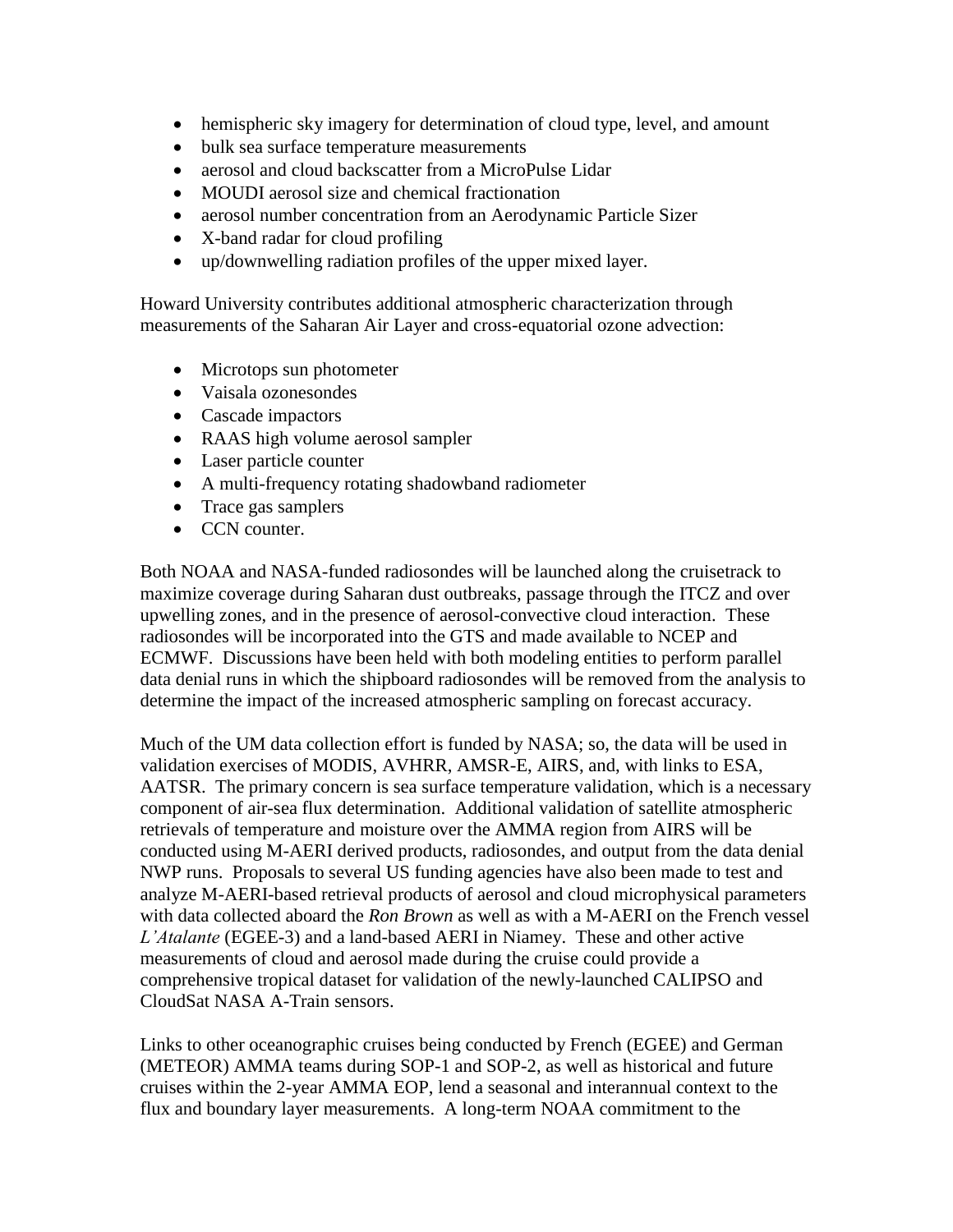PIRATA buoys at 23W provide continued opportunities to sample fluxes in the tropical Atlantic beyond the AMMA timeframe. However, the collaboration with French, Brazilian, and German partners in sampling the tropical Atlantic gives even broader access to flux measurements made by international teams on other vessels during both the monsoon onset and dry season when US vessels may not be available for buoy maintenance. Within the context of those international oceanographic networks is a close relation with African universities and scientists that fulfills AMMA nation-building and information exchange requirements with host countries. On board the *L'Atalante*, for example, NASA-funded US collaboration with researchers from Cote d'Ivoire, Ghana, Togo, Benin, and Nigeria allowed for information and expertise exchange, leading to the verification and future publication of sensible and latent heat fluxes in the Gulf of Guinea.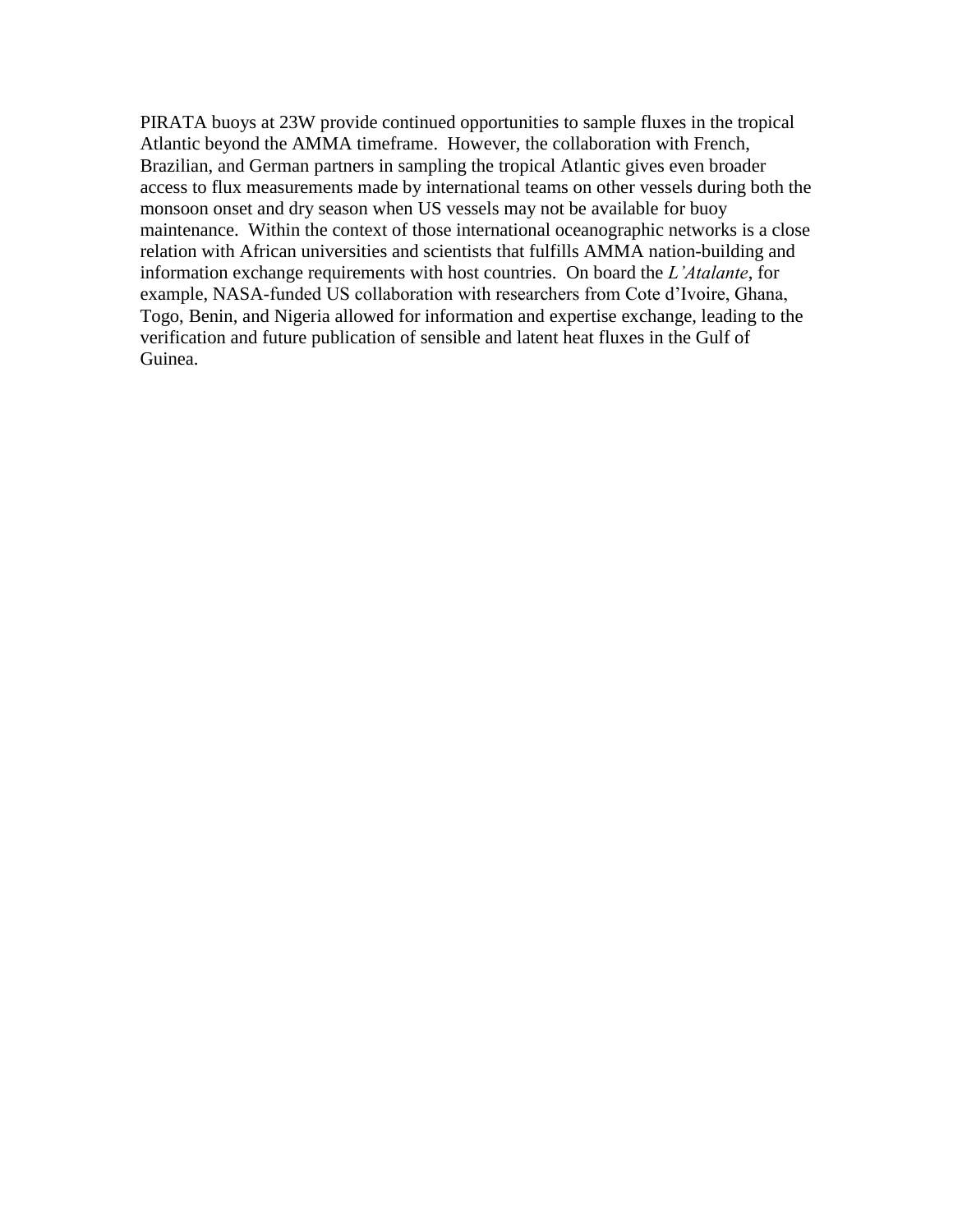#### **C.** List of Participants

#### Attendee List for AMMA US Workshop May 04, 2006 Silver Spring, MD Participants: 79

Anantha Aiyyer<br>University at Albany<br>Department of Earth and Atmospheric Sciences Earth Science 225, 1400 Washington Ave. Caraf Science 225, 14<br>Albany, NY 12222<br>United States<br>Phone: 518-442-4586 aiyyer@atmos.albany.edu

Mr. Alpha Boubacar Barry<br>meteorologist<br>Direction Nationale de la météorologie Face Jardin 2 Octobre BP 566 Conakry, MD 566 Guinea<br>Phone: (224)30454815<br>Fax: (224)30413570 barry\_ab@yahoo.fr

Aaron Boone<br>Météo-France 42, avenue Gustave-Coriolis<br>F-31057 Toulouse Cedex, France Phone: (33) 5-61-07-9844 aaron.boone@cnrm.meteo.fr

Dr. Aiguo Dai<br>NCAR P.O. Box 3000<br>Boulder, CO 80307<br>United States Phone: 303-497-1357 adai@ucar.edu

Prof. Elfatih Eltahir professor<br>professor<br>Massachusetts Institute of Technology 77 Massachusetts Ave., 48-207<br>Cambridge, MA 02139 United States<br>Phone: 617-253-6596 Fax: 617-258-8850 eltahir@mit.edu

Dr. Emmanouil Anagnostou<br>University of Connecticut<br>CEE U-37 Storrs, CT 06269 **United States** Phone: 860-486-6806 manos@engr.uconn.edu

Dr. Abdelkrim Ben Mohamed Institut des Radio-Isotopes B.P. 10727 Niamey, Niger n...<br>Phone: 405-325-3041 benmoam@yahoo.com

Mr. Brian Campbell<br>Hydrospheric Education Specialist SÁIC (NASA GSFC) NASA Goddard Space Flight Center<br>Building 33, Room A115<br>Greenbelt, 20771 Greenbert, 2011<br>Phited States<br>Phone: 301-614-5684<br>Fax: 301-614-5666<br>brianc@neptune.gsfc.nasa.gov

Dr. Leonard Druyan<br>Senior Research Scientist Columbia University CCSR/GISS 2880 Broadway<br>2880 Broadway<br>New York, NY 10025 United States<br>Phone: 212 678-5564<br>Idruyan@giss.nasa.gov

Dr. Jared Entin Program Manager<br>NASA 300 E. St. SW Science Mission Directorate Science Mission Directo<br>Washington, DC 20546<br>United States<br>Phone: 202-358-0275<br>Fax: 202-358-2770 jared.k.entin@nasa.gov

Dr. Roni Avissar Dept. of Civil and Environmental Engineering Duke University 123 Hudson Hall<br>Durham, NC 27708-0287<br>United States Phone: 919-660-5458 Fax: 919-660-5459 avissar@duke.edu

Alan Betts<br>Atmospheric Research Francophone Research<br>58 Hendee Ln.<br>Pittsford, VT 05763 United States<br>Phone: (1) 802-483-2087 akbetts@aol.com

Dr. Mian Chin Physical Scientist MASA Goddard Space Flight Center<br>8800 Greenbelt Rd.<br>Greenbelt, MD, MD 20771 United States Phone: 301-614-6007 mian.chin@nasa.gov

Mr. Jason Dunion Meteorologist NOAA/AOML/HRD 4301 Rickenbacker Causeway<br>Miami, FL 33149<br>United States Phone: 305-362-4530<br>Fax: 305-361-4402 jason.dunion@noaa.gov

Mr. Souleymane Fall<br>Research Assistant Purdue University 138 Nimitz Dr Apt 9 West Lafayette, IN 47906 United States<br>Phone: (765) 494-6574<br>sfall@purdue.edu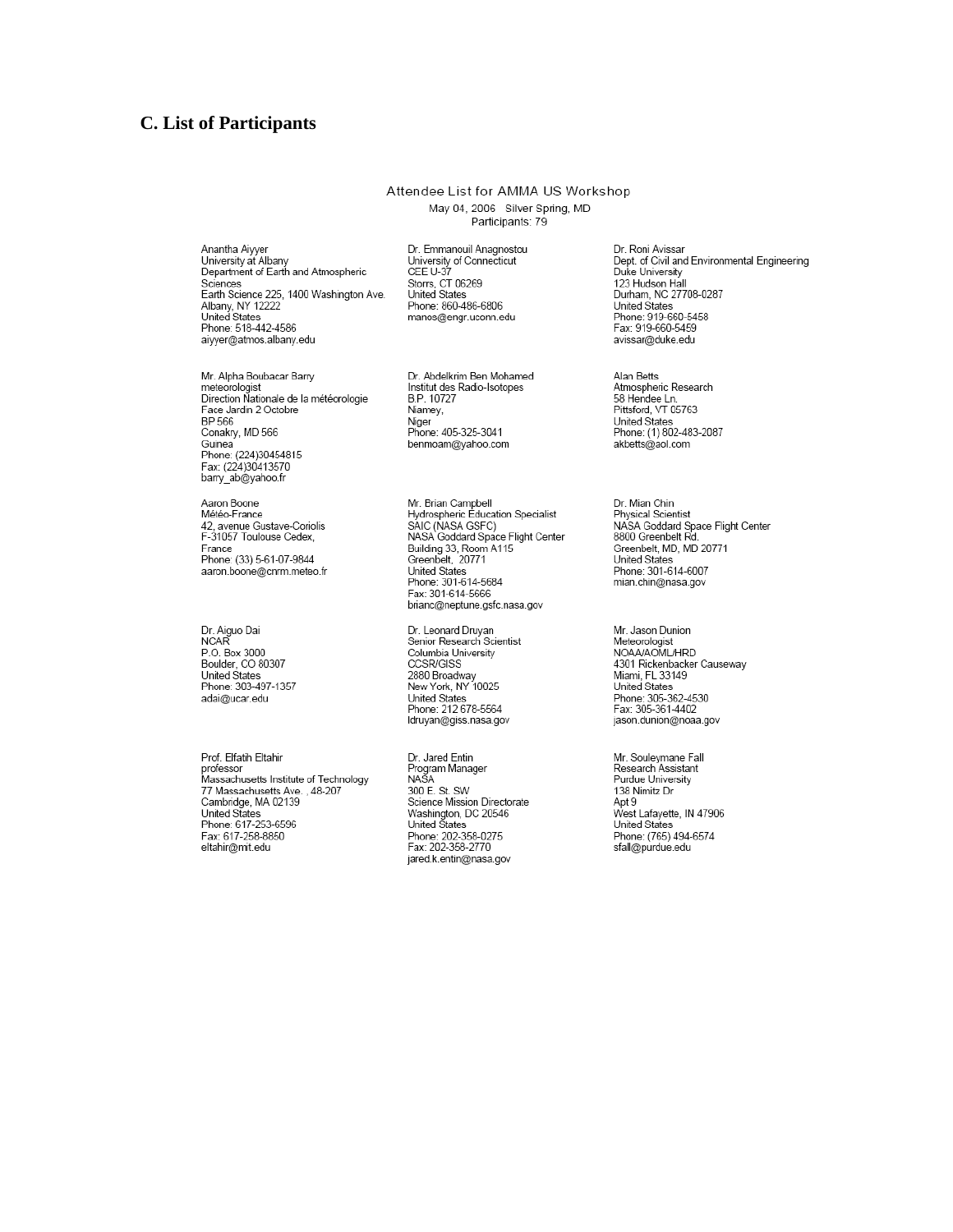Dr. Wanda Ferrell U.S. Department of Energy 0.3. Department of Energy<br>SC-23/Germantown Building<br>1000 Independence Ave., SW<br>Washington, DC 20585-1290<br>United States Phone: 301-903-0043 wanda.ferrell@science.doe.gov

Dr. Alessandra Giannini<br>IRI/Columbia University Lamont Campus 61 Rt 9W Palisades, NY 10964-8000 United States<br>Phone: (845)680-4473<br>alesall@iri.columbia.edu

Dr. Jin Huang<br>NOAA/Climate Program Office 1100 Wayne Ave<br>Silver Spring, MD 20910<br>United States Phone: 301-427-2371 jin.huang@noaa.gov

Prof. Gregory Jenkins<br>Associate Professor Howard University Department of Physics and Astronomy<br>Washington DC, DC 20059 United Štates<br>Phone: 202-806-6251 gjenkins@howard.edu

Arlene Laing NCAR<br>P.O. Box 3000 Boulder, CO 80307<br>United States Phone: 303-497-8147 Fax: 303-497-8181 laing@ucar.edu

Timothy Lang<br>Colorado State University 203 Atmospheric Science Fort Collins, CO 80523 United States<br>Phone: 970-491-6944 timothy.lang@colostate.edu Dr. Amadou Gaye AMMA-Africa LPASF/ESP B.P.: 5085 Dakar, 73071<br>Senegal Phone: 221-8259364 atgaye@ucad.sn

Dr. Wayne Higgins Meteorologist<br>NOAA/Climate Prediction Center 5200 Auth Road Camp Springs, MD 20746 United States<br>Phone: 301-763-8000 (7547) wayne.higgins@noaa.gov

Thomas Jackson Hiomas Sackson<br>Hydrologist<br>USDA ARS HRSL USDA ARS TIRSL<br>104 Bldg. 007 BARC-West<br>Beltsville, MD 20705 United States<br>Phone: 301-504-8511 tjackson@hydrolab.arsusda.gov

Dr. Erica Key<br>University of Miami, RSMAS<br>4600 Rickenbacker Causeway MPO Division Miami, FL 33149 United States<br>Phone: +13054214837 ekey@rsmas.miami.edu

Prof. Peter Lamb Froi. Peter Lamb<br>The University of Oklahoma<br>CIMMS Department<br>100 E. Boyd, Street , SEC, Rm. 1110<br>Norman, OK 73019 United States Phone: 405-325-3041 Fax: 405-325-7614 plamb@ou.edu

Bill Lapenta NASA<sup>'</sup> 320 Sparkman Drive Huntsville, AL 35805 United States<br>Phone: 301-614-58331 bill.lapenta@nasa.gov

Dr. John Gerlach Head, Instrumentation Sciences Branch NASA<br>NASA<br>NASA Goddard Space Flight Center NASA Goddard Space Flight<br>N-159 Wallops Flight Facility<br>Wallops Island, VA 23337 United States<br>Phone: 757-824-1515 Frienc: 757-624-1515<br>Fax: 757-824-1036<br>john.gerlach@nasa.gov

Dr. Paul Houser Professor GMU & IGES 4041 Powder Mill Road #302 Calverton, MD 20705 United States<br>Phone: 301-595-7001<br>Fax: 301-595-9790 phouser@gmu.edu

Anne Jefferson<br>NOAA/GMD 325 Broadway<br>Boulder, CO 80305<br>United States Phone: 303-497-6493 anne.jefferson@noaa.gov

Randal Koster<br>GMAO, NASA/GSFC<br>Code 610.1, NASA/GSFC Greenbelt, MD 20771 United States<br>Phone: 301-614-5781<br>randal.d.koster@nasa.gov

Dr. Benjamin Lamptey Postdoctoral Fellow<br>National Center for Atmospheric Research National Center for:<br>P. O. Box 3000<br>Boulder, CO 80307 United States<br>Phone: 303-497-2836 Fax: 303-497-8401<br>| Fax: 303-497-8401<br>| lamptey@ucar.edu

Dr. William Lau Chief, Lab. for Atmos. NASA/GSFC Greenbelt Rd Greenbelt,<br>United States Phone: 301-614-6332 william.k.lau@nasa.gov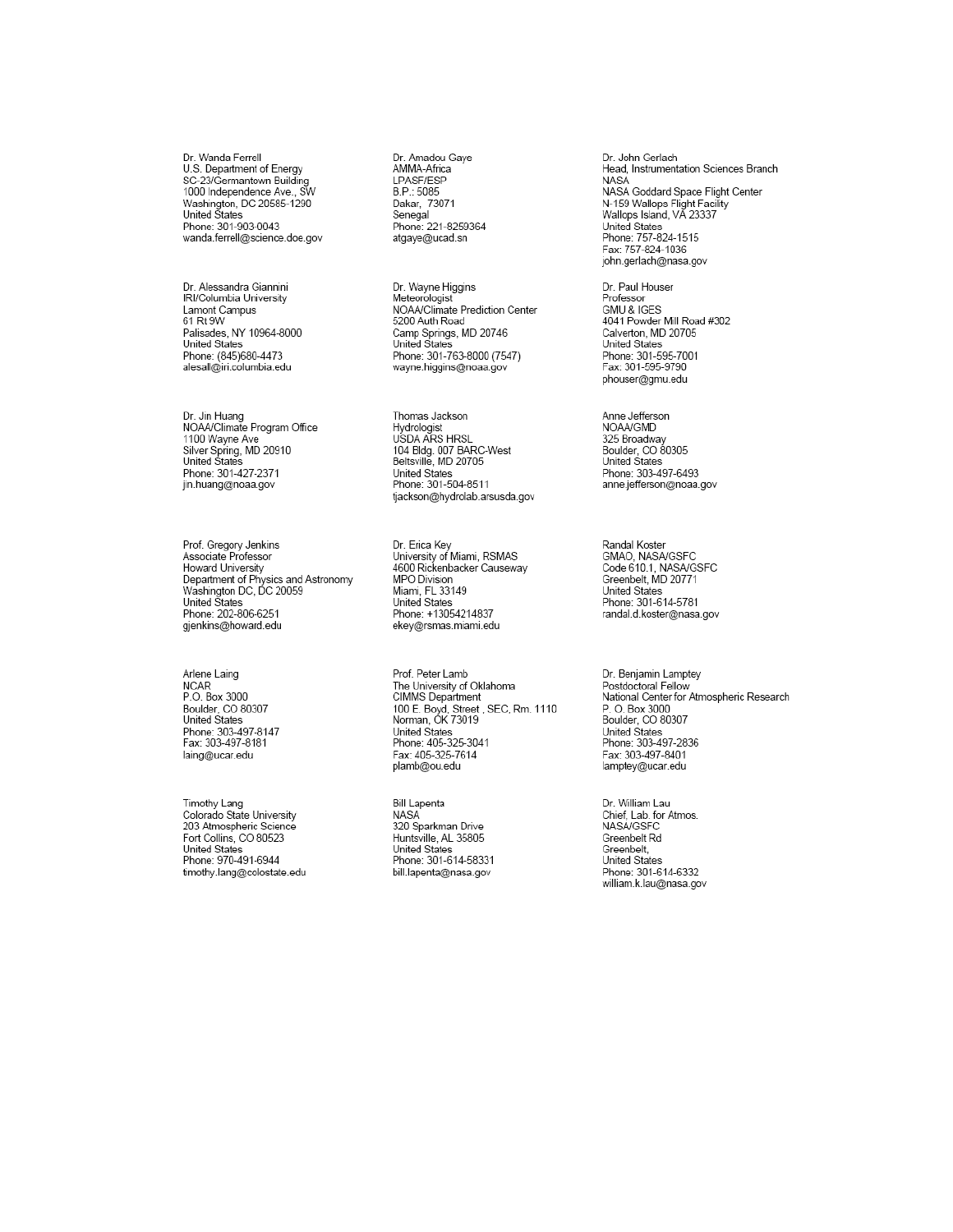Jim Laver<br>Director, CPC NOAA/NWS/NCEP Room 800 W/NP5 WWB 5200 Auth Road Camp Springs, MD 20746 United States<br>Phone: 301-763-8000 jim.laver@noaa.gov

Dr. Rick Lumpkin oceanographer<br>NOAA/AOML 4301 Rickenbacker Cswy Miami, FL 33149-1097 United States Phone: (305) 361-4513<br>Fax: (305) 361-4412 rick.lumpkin@noaa.gov

Dr. Mark Miller<br>Scientist Brookhaven National Laboratory ASD/Bldg. 490D<br>Upton, NY 11973 United States Phone: (631)344-2958<br>Fax: (631)344-2060 miller@bnl.gov

Dr. Mitchell Moncrieff Senior Scientist Foothills Lab NCAR/MMM Box 3000,<br>Boulder, CO 80307-3000<br>United States Phone: 303-497-8960 Fax: 303-497-8181 moncrief@ucar.edu

Christa Peters-Lidard NASA Goddard Space Flight Center 8800 Greenbelt Rd. Code 614.3<br>Greenbelt, MD 20771 United States Phone: (1) 301-614-5811 christa.peters@nasa.gov

Dr. Rachel Pinker Professor University of Maryland Department of Atmospheric and Oceanic Science Science<br>Space sciences Bldg<br>College Park, MD 20742 United States Phone: 301-405-5380 pinker@atmos.umd.edu

Mr. Rick Lawford<br>Director, GEWEX Project Office IGPO .c.<br>Suite 450, 1010 Wayne Ave. Silver Spring, MD 20904<br>United States onited States<br>Phone: 301-565-8345<br>lawford@umbc.edu

Dr. Brian Mapes<br>Univ of Miami 4600 Rickenbacker Causeway Miami, FL 33149 United States<br>Phone: 305-421-4275 mapes@miami.edu

Dr. Karen Mohr<br>Assistant Professor University at Albany SUNY 1400 Washington Ave<br>Albany, NY 12222<br>United States Phone: 518-442-4561 Fax: 518-442-5825 mohr@atmos.albany.edu

Dr. Adamou Ousmane Manga IRD Niamey<br>IRD Niamey<br>BP 11416 Niamey, Niger Phone: 00227 753115 manga\_adamou@uva.ne

Mr. Rickey Petty Program Manager U.S. Department of Energy 1.000 Independence Avenue, SW<br>Germantown Bldg, SC 23.3<br>Washington, DC 20585-1290<br>United States Phone: (301)903-5548 Fax: (301)903-8519 rick.petty@science.doe.gov

Jan Polcher Université Pierre et Marie Curie Tour 45, 3ème étage, Case 99 4, place Jussieu<br>F-75252 Paris Cedex 05, France Phone: (33) 6-74-03-40-60 jan.polcher@lmd.jussieu.fr

David Legler Director U.S. CLIVAR Office 1717 Pennsylvania Ave NW Suite 250 Washington, DC 20006 United States<br>Phone: 202 419-3471 legler@usclivar.org

Sally McFarlane<br>Pacific Northwest National Laboratory Pacific Northwest National<br>Climate Physics Group<br>MS K9-24, P.O. Box 999 Richland, WA 99352 United States Phone: 509-375-6402 sally.mcfarlane@pnl.gov

Dr. Robert Molinari Senior Scientist **NOAA/AOML** 4301 Rickenbacker Causeway Miami, FL 33149 United States Phone: 305 361 4344 Fax: 305 361 4392 bob.molinari@noaa.gov

Diana Perfect International Liaison NOAA National Weather Service OCWWS CSD (OS/4)<br>1325 East-West Hwy Silver Spring, MD 20906<br>United States Phone: (301) 713-1970<br>Fax: 301713-1520 diana.perfect@noaa.gov

Mr. Philippe Peyrille<br>SUNY Albany<br>Earth Science R321 1400 Washington Av.<br>Albany, NY 12222<br>United States Phone: 518 442 5852 peyrille@atmos.albany.edu

Mr. Aaron Pratt graduate student<br>graduate student<br>Howard University 2251 Sherman Avenue, N.W. Apartment 703E<br>Washington, DC 20001 United States Phone: (202) 806-5172 aspratt2000@yahoo.com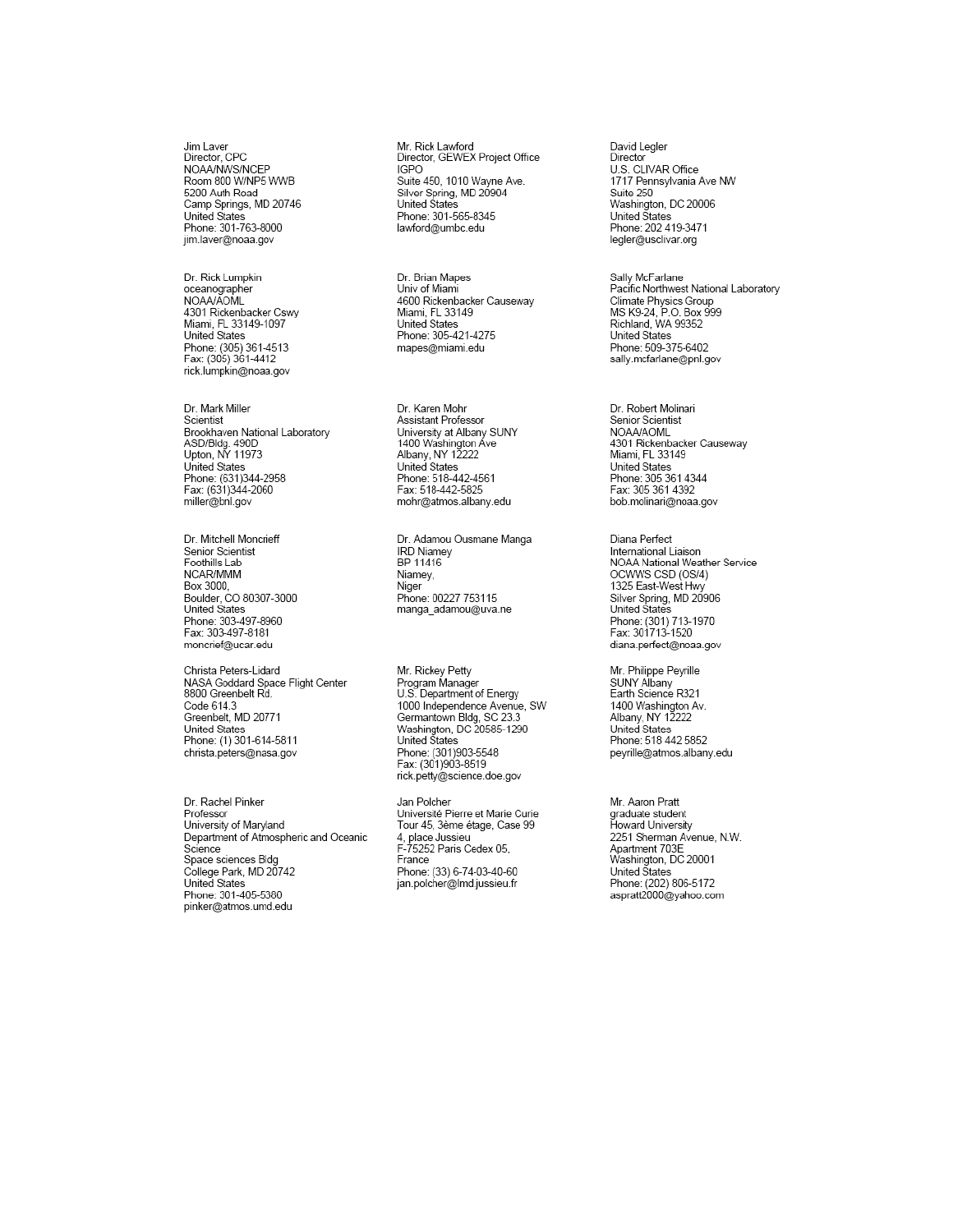Miss Nelsie Ramos Graduate Student Howard University<br>2400 Sixth Street, NW, Washington, DC 20059 United States<br>Phone: 202-806-5172<br>Fax: 202-865-8294 nelsieramos1@yahoo.com

Mr. Alok Sahoo Student รเนนen<br>George Mason University<br>10404 Fairfax Village Dr. Aptt # 1112 Fairfax, VA 22030<br>Fairfax, VA 22030<br>United States<br>Phone: 703-627-9786 Fax: 703-993-1980 asahoo@gmu.edu

Dr. Fredrick Semazzi Professor NC State University **Box 8208** Department of Marine, Earth & Atmospheric Sciences<br>Raleigh, NC 27695 United States<br>Phone: 919 423 2545<br>Fax: 919 515 7802 fred semazzi@ncsu.edu Dr. Wei-Kuo Tao Research Scientist NASA GSFC Code 613.1 **NASA/GSFC** NASA/GSFC<br>Room C419, Building 33<br>Greenbelt, MD 20771 United States<br>Phone: 301-614-6269<br>Fax: 301-614-5492 tao@agnes.gsfc.nasa.gov Chris Thomcroft SUNY at Albany 1400 Washington Avenue<br>Albany, NY 12303<br>United States Phone: 5184424555 chris@atmos.albany.edu

Dr. Sylwia Trzaska IRI<br>IRI<br>61 RT 9W Palisades, NY 10964<br>United States<br>Phone: 01-845-680-4532 syl@iri.columbia.edu

Jean-Luc Redelsperger Météo-France 42, avenue Gustave-Coriolis<br>F-31057 Toulouse Cedex, France Phone: (33) 5-61-07-9475 redels@meteo.fr

Claudia Schmid<br>NOAA/AOML/PHOD<br>4301 Rickenbacker Causeway Miami, FL 33149 United States<br>Phone: 305-361-4313<br>Fax: 305-361-4412 claudia.schmid@noaa.gov

Ms. Jamese Sims<br>Meteorologist NOAA/Howard University 5200 Auth Road RM 209 Camp Springs, MD United States Phone: 301-763-8000 jamese.sims@noaa.gov

Dr. Aondover Tarhule Associate Professor University of Oklahoma 100 E Boyd Street<br>Norman, OK 73019 United States Phone: 405 325-0540 Fax: 405 325atarhule@ou.edu

Jim Todd NOAA Climate Program Office 1100 Wayne Avenue, Suite 1210 Silver Spring, MD 20910<br>United States Phone: 301-427-2383 Fax: 301-427-2073 james.todd@noaa.gov

Miss Sandra Valencia Research scientist SSAI SSAI<br>NASA/GSFC Code 613.1<br>Greenbelt, MD 20771 United States Phone: 301-614-6273 valencia@agnes.gsfc.nasa.gov Gary Robinson<br>Environmental Systems Science Centre 3 Earley Gate<br>Whiteknights Nincolling<br>Reading, RG6 6AL<br>United Kingdom<br>Phone: 4401183786059 

Andrea Sealy Howard University<br>2355 6th St. NW Washington, DC 20059 Victorial States<br>Phone: (202) 806-5041<br>bajan\_75@yahoo.com

Kirstie Stramler<br>Post-Doctoral Researcher BNL/ARM ی ریاست دین<br>Brookhaven National Laboratory<br>Atmospheric Sciences Division, Mail Code<br>490D Upton, NY 11973 Upion, NY 11973<br>United States<br>Phone: 631-344-7525<br>Fax: 631-344-3911<br>kstramler@giss.nasa.gov Dr. Wassila Thiaw UCAR Project Scientist III **NOAA** Climate Prediction Center, W/NP5<br>5200 Auth Road Camp Springs, MD 20746<br>United States Phone: 3017638000<br>Fax: 3017638125 wassila.thiaw@noaa.gov

Dr. Ali Tokay<br>Research Assistant Professor<br>JCET/UMBC<br>NASA GSFC Code 613.1<br>Greenbelt, MD 20771 United States<br>Phone: 301 614 6140 Fax: 301 286 1626<br>Fax: 301 286 1626<br>tokay@radar.gsfc.nasa.gov

Prof. Baxter Vieux Professor Professor<br>University of Oklahoma<br>School of Civil Engineering and<br>Environmental Sci. Environmental Street, Room CEC 334<br>Norman, OK 73019<br>United States Phone: 405 325-3600 bvieux@ou.edu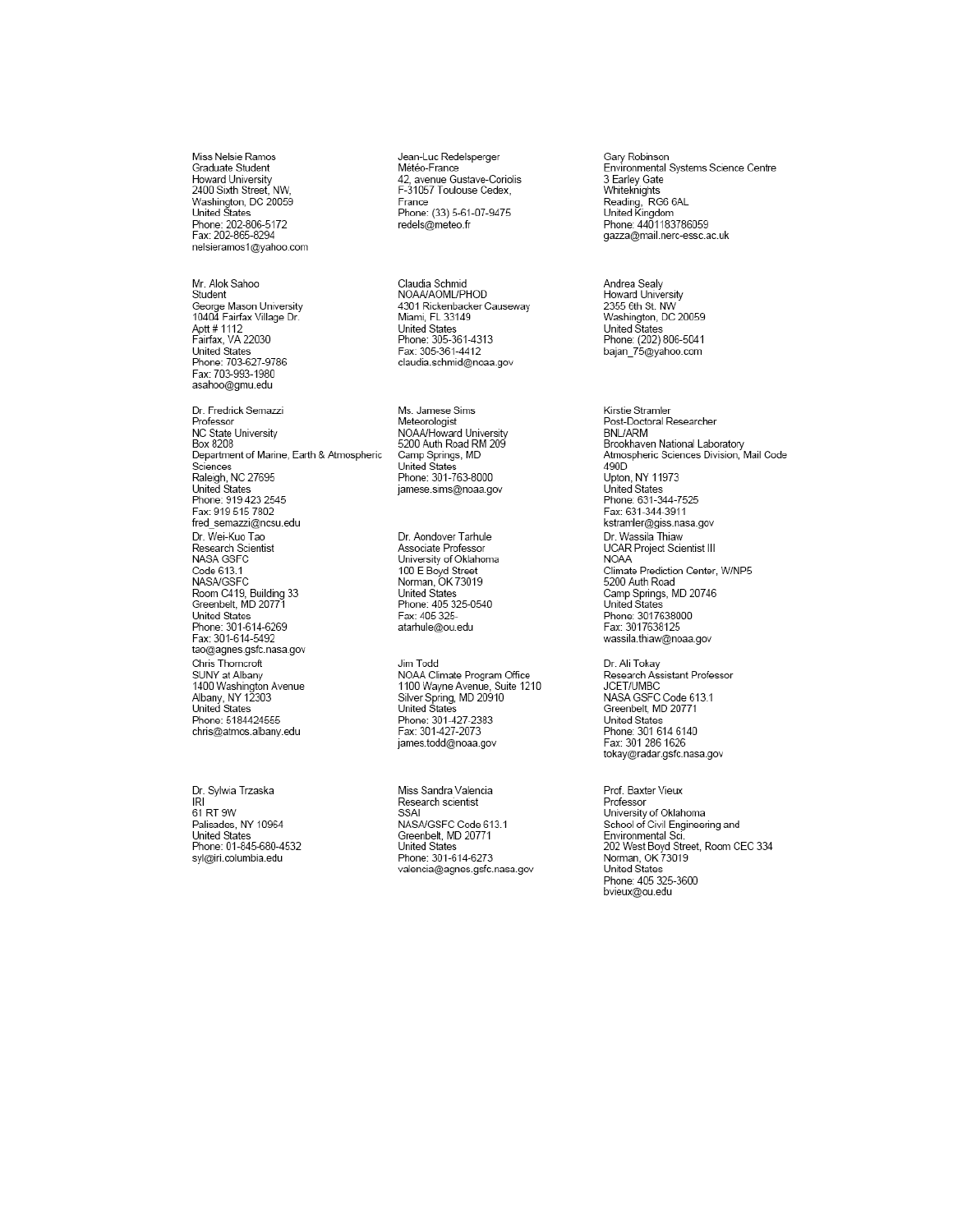Dr. Augustin Vintzileos<br>Visiting Scientist<br>EMC/NCEP/NWS/NOAA - UCAR 5200 Auth Rd. S200 Addit Rd.<br>Camp Springs, MD 20746<br>United States Phone: 301 763 8545 augustin.vintzileos@noaa.gov

Melanie Whitmire<br>UCAR/JOSS<br>P.O. Box 3000<br>Boulder, CO 80307<br>United States<br>Phone: 303-497-8687 Fax: 303-497-8633 whitmire@ucar.edu

Prof. Eric Wood Princeton University Dept. Civil and Environmental Engineering Princeton, NJ 08544<br>United States<br>Phone: +1-609-258-4675 Fax: +1-609-258-2799 efwood@princeton.edu

Dr. Paquita Zuidema<br>RSMAS/U of Miami 4600 Rickenbacker Cswy Miami, 33149<br>United States<br>Phone: 305-421-4276 pzuidema@miami.edu

Dr. Edward Vizy<br>Research Associate<br>Cornell University<br>3130 Snee Hall Ithaca, NY 14850 United States Phone: 607-351-4879 ekv3@cornell.edu

Earle Williams MIT .....<br>77 Massachusetts Ave.<br>48-336B Cambridge, MA 02139<br>United States Phone: (1) 617-253-2459<br>earlew@ll.mit.edu

Dr. Man-Li Wu<br>Reseach Scientist NASA/GSFC NASA/GSFC/GMAO<br>Greenbelt, MD 20771<br>United States<br>Phone: 301-614-6249 Fax: 301-614-6279 man-li.c.wu@nasa.gov Dr. Ellsworth Welton<br>NASA GSFC<br>Code 613.1<br>Greenbelt, MD 20771 United States Phone: 301 614-6279 ellsworth.j.welton@nasa.gov

Mr. Steven Williams<br>NCAR/EOL<br>P.O. Box 3000<br>Boulder, CO 80307<br>United States<br>Phone: 303-497-8164 sfw@ucar.edu

Yongklang Xue<br>Professor **UCLA** UCLA<br>1255 Bunche Hall, Dept. of Geography,<br>UCLA<br>Los Angeles, CA 90095<br>United States<br>Phone: (310) 825-1122<br>Fax: (310) 206-5976 yxue@geog.ucla.edu